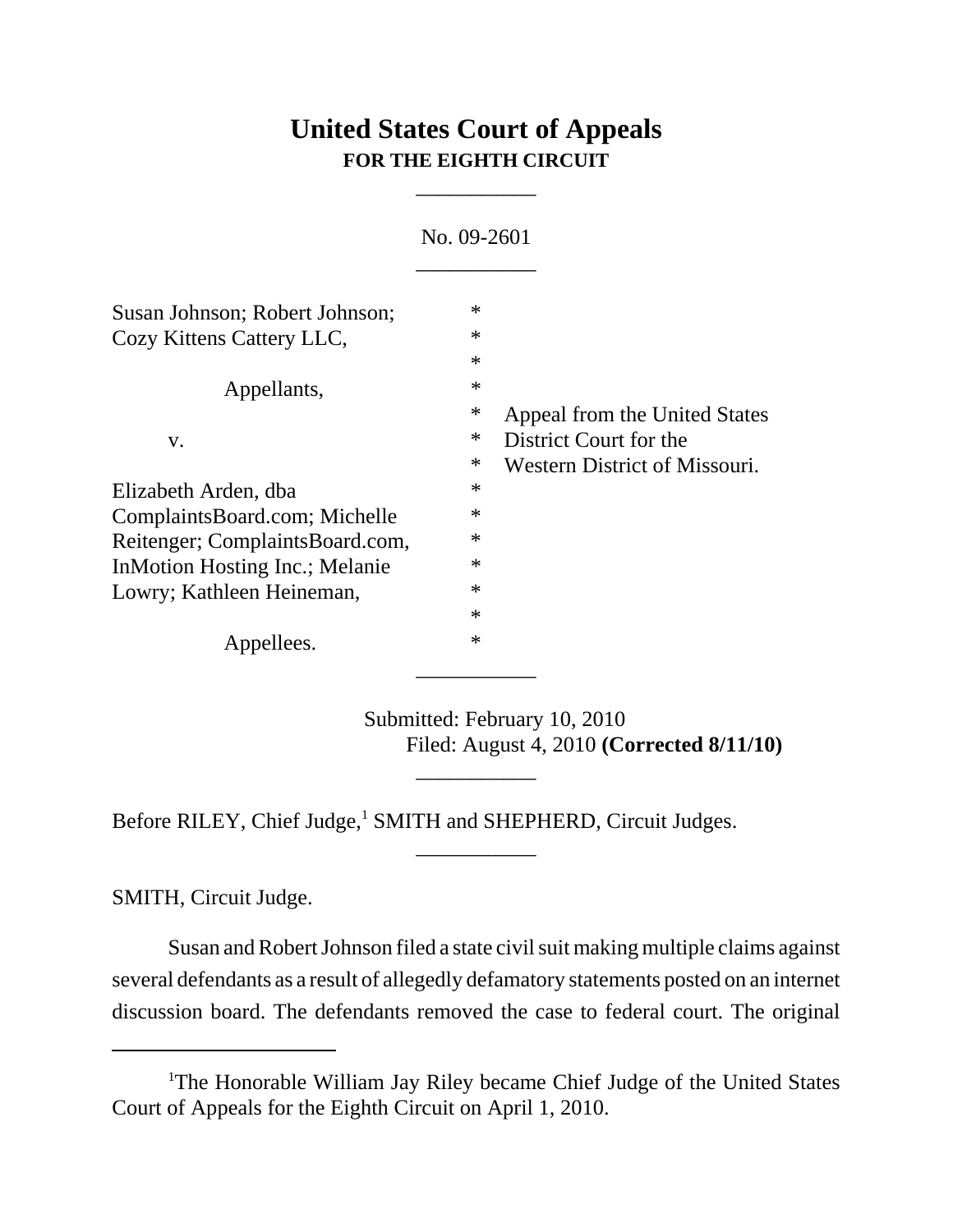complaint included six defendants; however, the Johnsons located and served only InMotion Hosting, Inc. ("InMotion"), Melanie Lowry, and Kathleen Heineman.

The district court<sup>2</sup> dismissed the claims against InMotion with prejudice, finding that the Communications Decency Act (CDA) of 1996, 47 U.S.C.  $\S 230(c)(1)$ and (e)(3) protects InMotion. The court dismissed the claims against Lowry and Heineman without prejudice, finding that Lowry and Heineman had insufficient contacts with the State of Missouri to be subjected to personal jurisdiction in Missouri. Finally, the district court set aside a state court default judgment against Lowry under Federal Rule of Civil Procedure 60(b). On appeal, the Johnsons argue that the district court erred in dismissing the claims against InMotion, Heineman, and Lowry and erred in setting aside the default judgment against Lowry. For the reasons stated below, we disagree and affirm.

#### I. *Background*

The Johnsons reside in Unionville, Missouri, where they own and operate the exotic cat breeding business known as the Cozy Kitten Cattery. The Cozy Kitten Cattery is a Missouri limited liability company formed in 2007. Its principal office and place of business is located in Missouri, and the Johnsons are its sole members. Around December 2004, the Johnsons obtained a registered federal trademark and service mark for "Cozy Kitten Cattery." The Johnsons operate their cat breeding business under that trademark and licensed the use of that trademark and service mark to Cozy Kitten Cattery, LLC. The Johnsons advertise their business on the internet and have a website with the web address www.CozyKittens.com.

Someone posted several allegedly defamatory statements about the Cozy Kitten Cattery on the interactive website www.ComplaintsBoard.com. In response, the

<sup>&</sup>lt;sup>2</sup>The Honorable Dean Whipple, United States District Judge for the Western District of Missouri.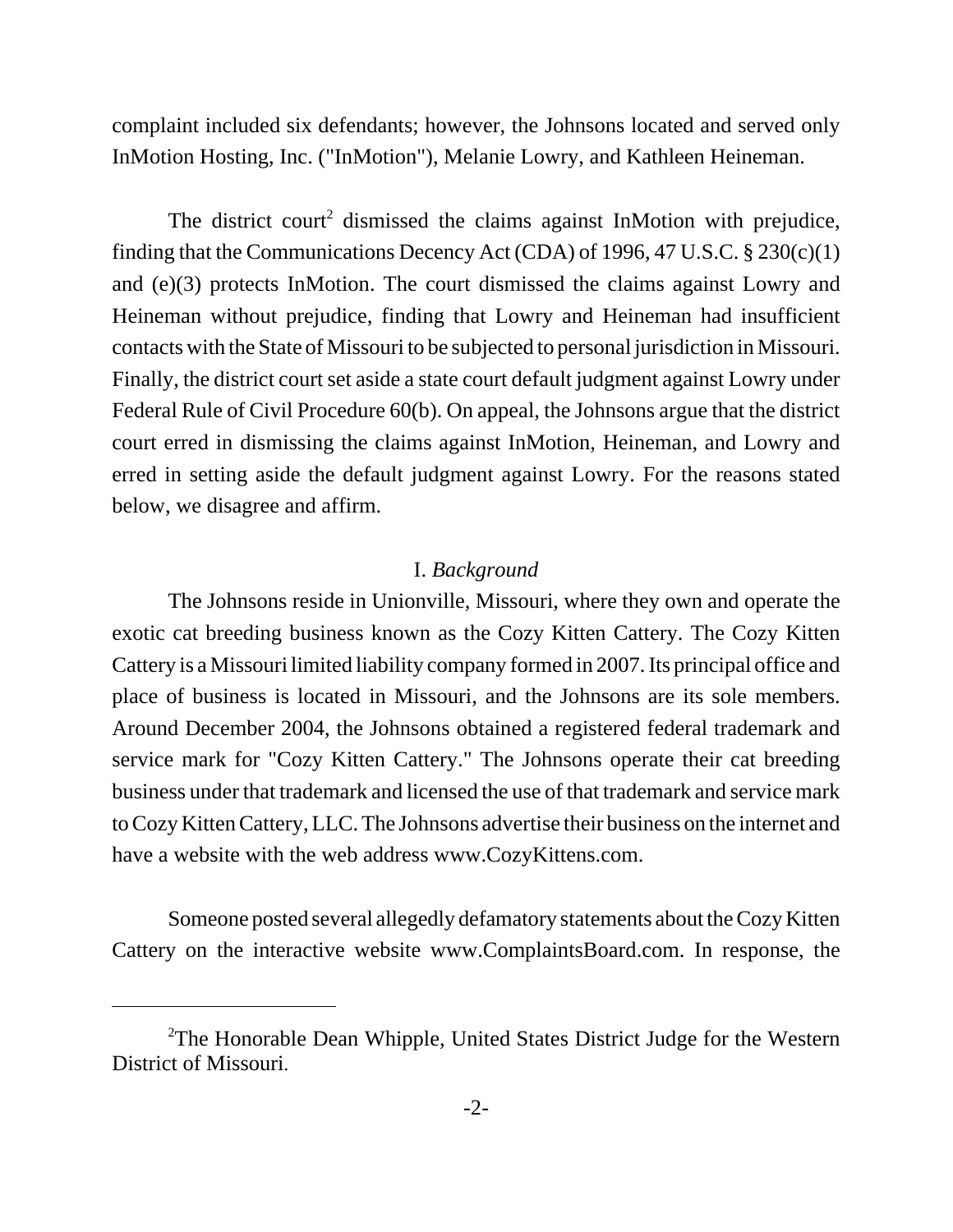Johnsons and Cozy Kittens Cattery filed suit against Elizabeth Arden d/b/a www.ComplaintsBoard.com, Michelle Reitenger, www.ComplaintsBoard.com, InMotion, Lowry, and Heineman in Putnam County, Missouri. Counts I, II and III allege that all six defendants conspired to use www.ComplaintsBoard.com to post false statements about the Johnsons, including statements that the Johnsons kill cats, the Johnsons "rip off" cat breeders, the Johnsons steal kittens, the Johnsons' cats and kittens are infected, and the Johnsons are con artists. The Johnsons assert that they requested all defendants to remove the statements but that the statements were not removed for more than 48 hours. The Johnsons assert that they suffered lost sales of kittens and cats, lost revenue and lost goodwill and will continue to suffer damages because of the statements posted on the interactive website.

The Johnsons assert that InMotion, Lowry, and Heineman were all served with the Summons and Petition/Complaint, although all three dispute service. The Johnsons were unable to locate or serve defendants Elizabeth Arden d/b/a www.ComplaintsBoard.com, Michelle Reitenger or www.ComplaintsBoard.com.

Heineman, Lowry, and InMotion moved in district court to dismiss the action based on lack of personal jurisdiction and insufficient service of process. Heineman and InMotion also asserted improper venue as an additional ground for dismissal.

### A. *Kathleen Heineman*

Heineman is a resident of the State of Colorado and has been since 1981. Heineman is a cat breeder and also works as an accountant. In both capacities, she works out of her home in Colorado. She maintains no offices in Missouri, owns no property in Missouri and does not pay taxes in Missouri. She also alleges that she does not own any domain name registrations and does not own or operate any website. However, the website, www.BoutiqueKittens.com, and the related cat breeding and selling business are licensed by the State of Colorado to Heineman, and thus for the purpose of this appeal, we will assume that Heineman owns the website in question.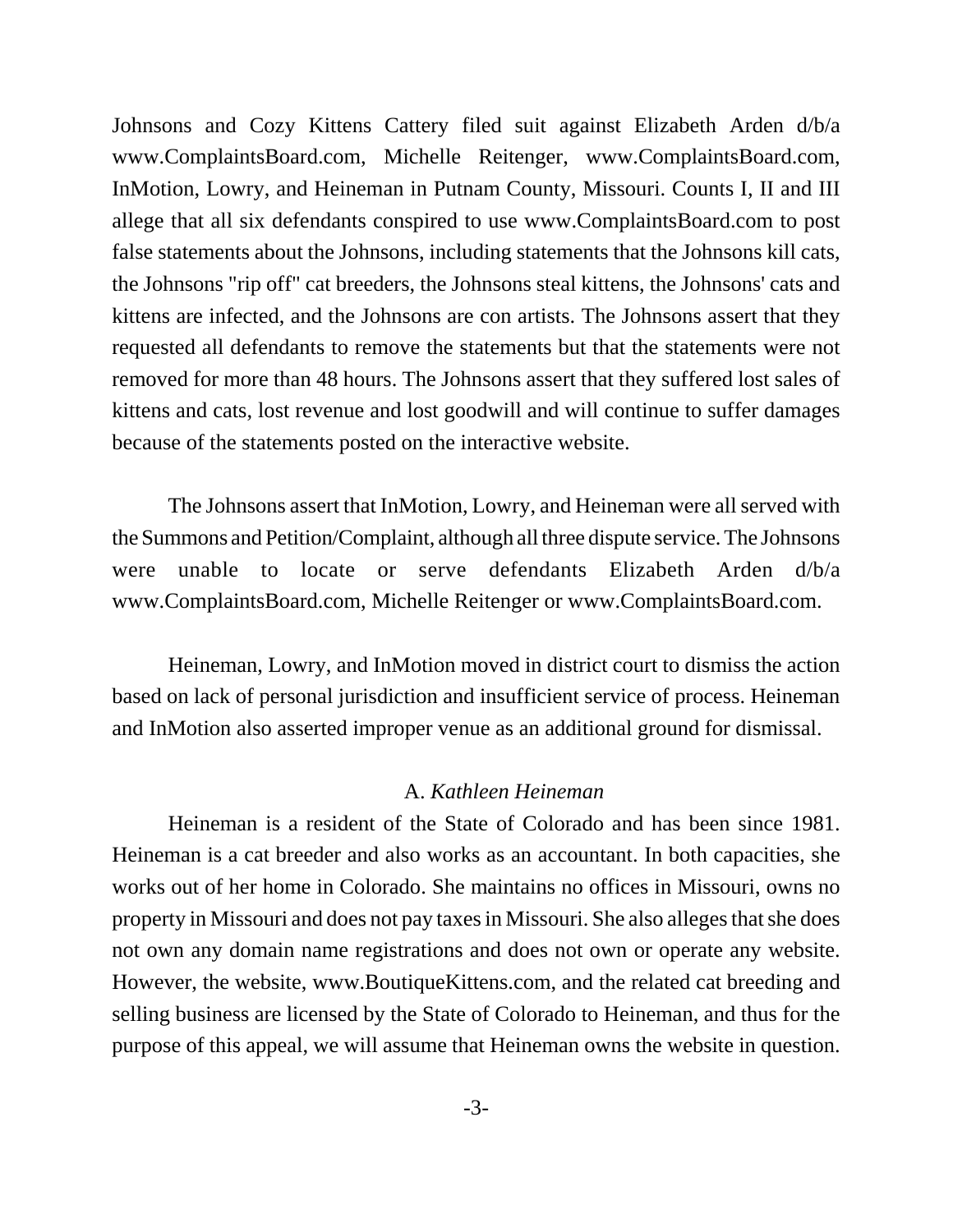The Johnsons assert that Heineman sells cats and kittens throughout the United States, including the State of Missouri, while advertising on the internet using the web address www.BoutiqueKittens.com. The Johnsons allege that Heineman advertises and sells cats and kittens under the name "Cozy Kittens and Cuddly Cats."

Heineman had a limited business relationship with the Johnsons, which ended in March 2006. The Johnsons never employed Heineman or paid her a salary. She provided administrative assistance to the Johnsons from her home office in Colorado, including proofreading services and other miscellaneous work on an intermittent basis, such as helping them to acquire cats.

Between 2002 and 2006, the Johnsons contend that Heineman purchased about 16 cats for them from breeders throughout the United States. Heineman did not profit from the purchase of these cats. Some of these cats were shipped to Heineman in Colorado and then eventually shipped to Susan Johnson in Missouri; other cats were picked up from the sellers directly by the Johnsons or their relatives. In 2002, Heineman twice delivered cats to the Johnsons in Missouri. During the course of their relationship, the Johnsons contend that they shipped seven cats to Heineman and charged her only for their out-of-pocket expenses.

In the course of their relationship, Heineman also purchased advertising space from the Johnsons on www.CozyKittens.com for a fee of \$100 per kitten advertised. The Johnsons' website then listed Heineman's email address as the contact email for persons interested in those cats. These advertisements were not targeted to Missouri residents, and Heineman did not place any cats or kittens or do any other business in Missouri. Heineman advertised approximately 50 cats in this manner. Heineman asserts that she has not posted or authorized anyone else to post anything about the Johnsons on www.ComplaintsBoard.com or on any other website.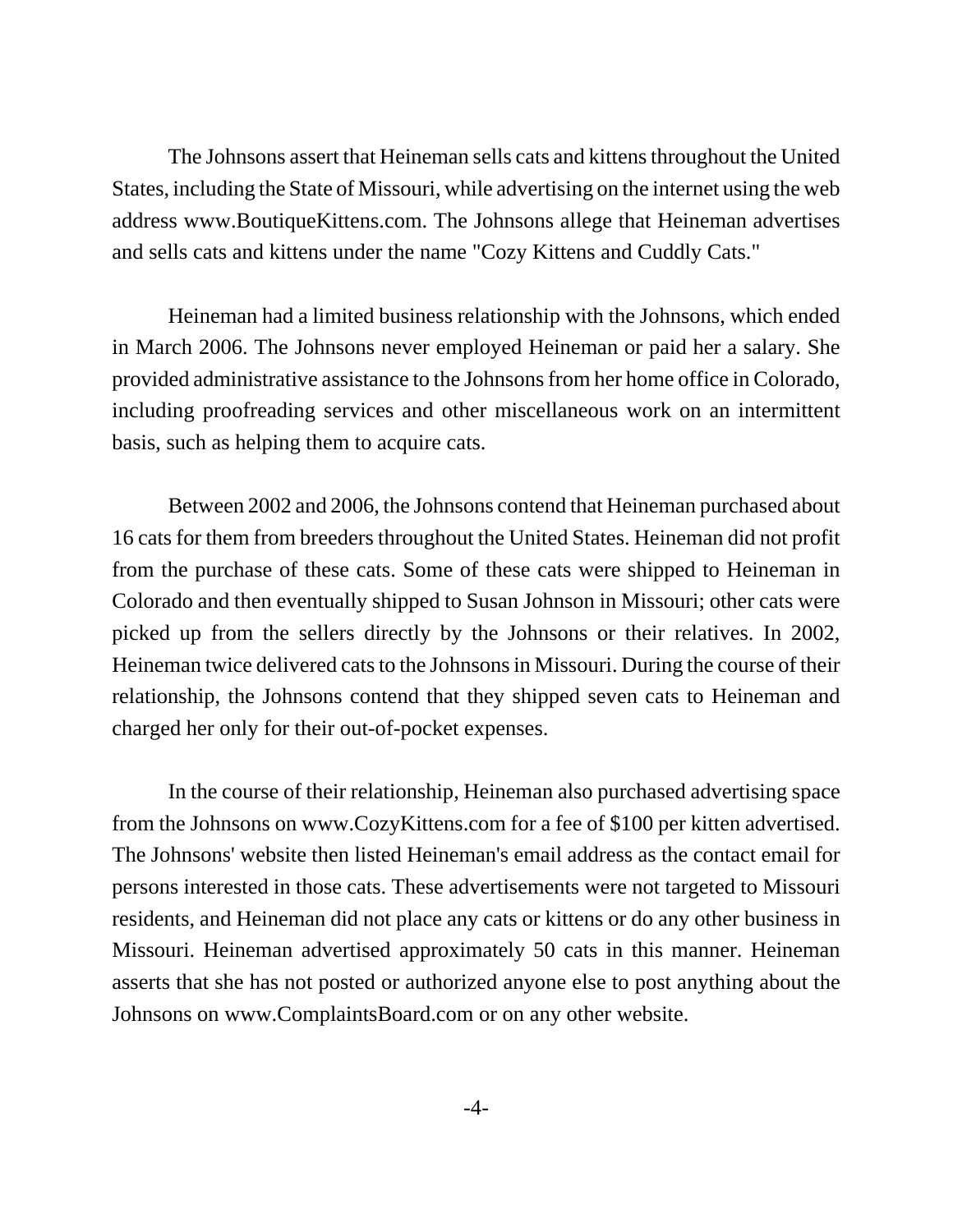### B. *InMotion Hosting, Inc.*

InMotion is a California corporation and maintains its principal place of business there. InMotion, as an internet service provider (ISP), only hosted the www.ComplaintsBoard.com website. InMotion does not operate www.ComplaintsBoard.com or create any of its content. InMotion does not monitor or control the content of its customer's websites, including www.ComplaintsBoard.com.

The website www.ComplaintsBoard.com is published worldwide on the internet. The website is interactive, permitting and encouraging individuals to post complaints about businesses and business owners. Individuals seeking to post complaints on the website are required to register with the website and provide identifying information, such as their name and email address.

### C. *Melanie Lowry*

Lowry resides in California and does not own any property in Missouri, does not have any bank accounts or telephone listings in Missouri, has never paid taxes in Missouri, and has never transacted business in Missouri. Lowry asserts that she has never done business with the Johnsons, does not know them, and has only spoken to Susan Johnson one time on the telephone—a call initiated by Susan Johnson.

The Johnsons assert that Lowry's postings on www.ComplaintsBoard.com included statements that Susan and Robert Johnson had sold a breeder cat without providing the papers, offered a refund but refused to pay it, stolen money from their customers, and fed their cats Tylenol, causing them to suffer horrible deaths and predeath injuries.

The record contains one alleged posting by Lowry on www.ComplaintsBoard.com. That alleged posting does not mention Missouri, and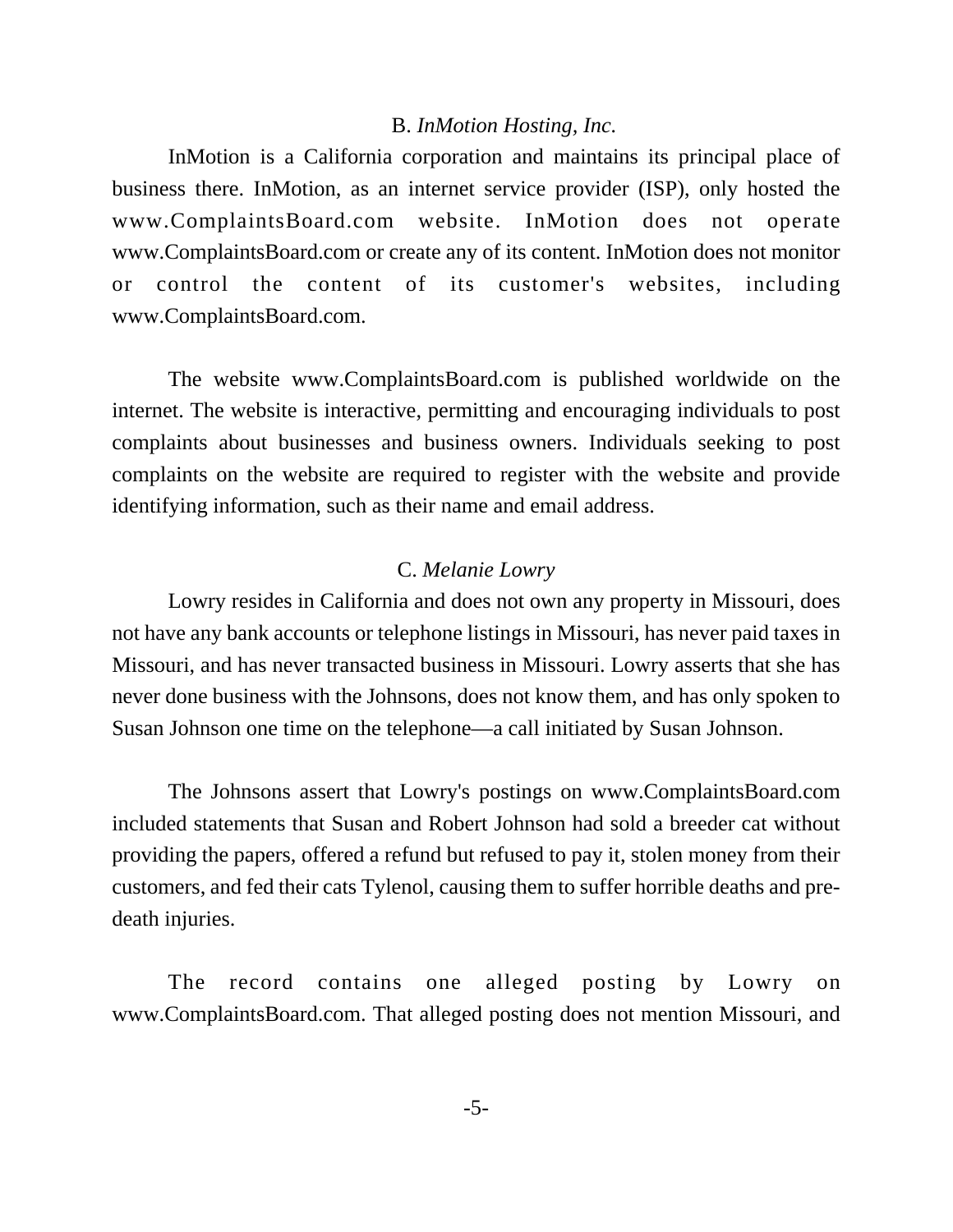there is no other evidence in the record indicating that the focal point of this particular posting, or any of Lowry's other postings, was Missouri.

The Johnsons filed a state court complaint against Lowry, who they assert was properly served on July 17, 2008. Lowry did not respond or file a pleading. A Missouri default judgment was filed against Lowry on September 22, 2008. Lowry filed a motion to set aside the judgment on November 12, 2008.

# D. *Procedural History*

The defendants removed the case to federal court based on diversity of citizenship. Heineman filed a motion to dismiss contending that she was not properly served and that the district court had improper venue and lacked personal jurisdiction under Federal Rule of Civil Procedure 12(b)(2). The district court granted Heineman's motion for lack of personal jurisdiction. The Johnsons then filed a motion for an order of default against InMotion, which had not yet filed any pleadings in the district court. The district court denied the motion.

InMotion then filed its motion to dismiss under Rule 12(b), contending that it was not properly served, the district court did not have venue, the complaint failed to state a claim for relief, it had insufficient contacts with Missouri to be sued there, and Missouri was an inconvenient forum. InMotion did not raise the CDA as a defense. The district court raised the CDA *sua sponte* in its order granting InMotion's motion to dismiss.

Finally, Lowry, pro se, filed a two-page letter/motion moving to dismiss the complaint against her, claiming that she was not properly served and that the district court lacked personal jurisdiction because she had insufficient contacts with the State of Missouri. In the same motion Lowry moved to set aside the default judgment on liability pending against her.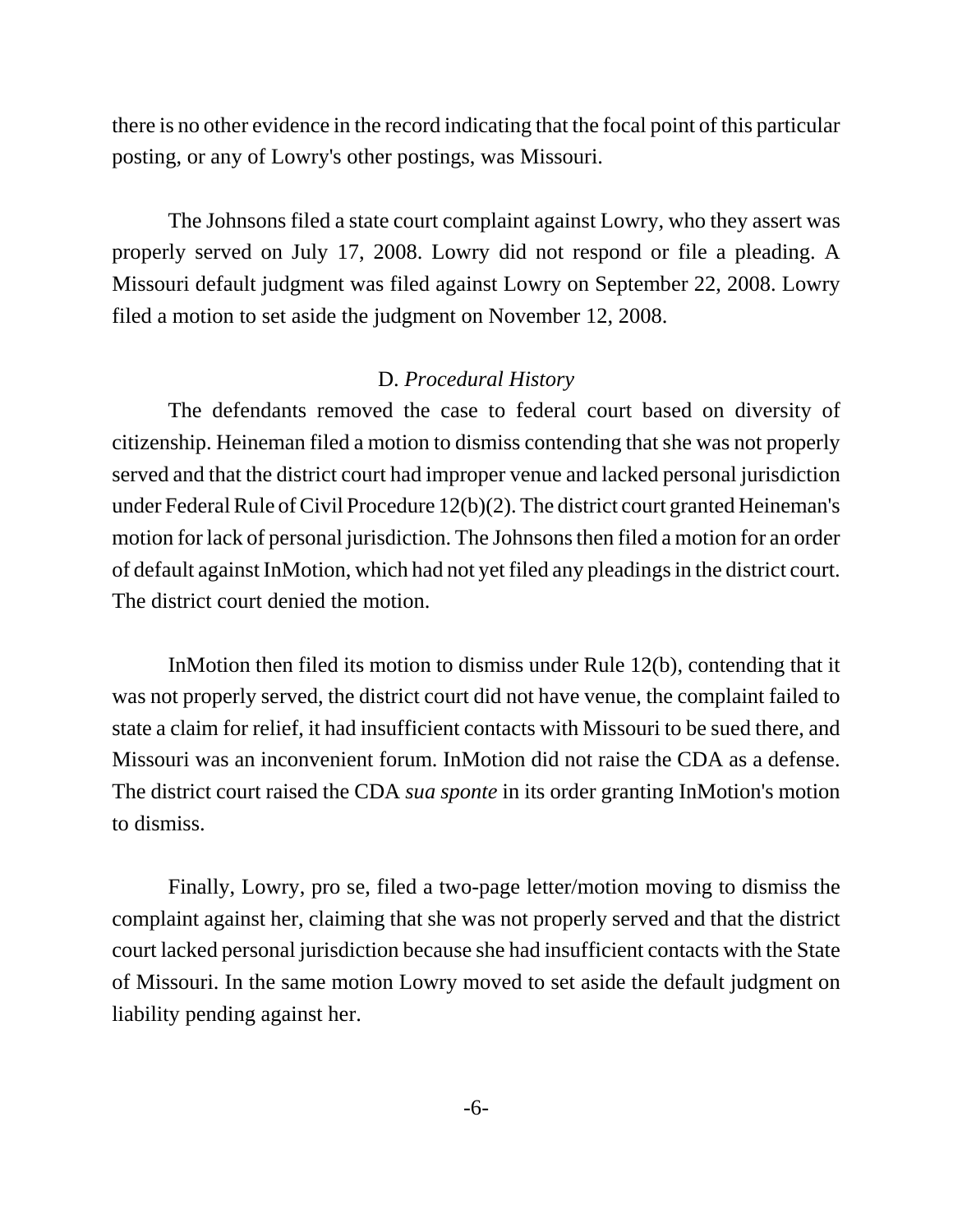The district court entered an order dismissing the claims against InMotion with prejudice and dismissing the claims against Lowry and Heineman without prejudice. The district court found that Lowry and Heineman had insufficient contacts with the State of Missouri to be subjected to personal jurisdiction there and that the CDA barred claims against InMotion. The district court also set aside the state court default judgment against Lowry under Federal Rule of Civil Procedure 60(b) but made no specific finding in support of that ruling.

## II. *Discussion*

On appeal, the Johnsons argue that the district court erred in (1) dismissing the claims against InMotion, after finding that InMotion was immune from suit under the CDA; (2) dismissing the claims against Heineman for lack of personal jurisdiction; (3) dismissing the claims against Lowry for lack of personal jurisdiction; and (4) abused its discretion in setting aside the default judgment against Lowry.

# A. *Communications Decency Act*

The Johnsons first argue that the district court erroneously dismissed their claims after concluding InMotion is immune under the CDA. The Johnsons contend that 47 U.S.C. § 230(c)(1) and (e)(3) merely provide that a provider of internet services shall not be treated as the publisher or speaker of information on the internet provided by another party but does not immunize a provider from suit. The Johnsons assert that Missouri law provides for joint liability where a wrong is done by concert of action and common intent and purpose. According to the Johnsons, the CDA would only bar actions against website operators deemed to be the "publisher or speaker" of defamatory material.

InMotion responds that the district court correctly found that InMotion was immune from suit under the CDA. Additionally, InMotion asserts that it maintained no control and had no influence over the content that the Johnsons alleged was posted on www.ComplaintsBoard.com by unrelated third parties. Because of this, InMotion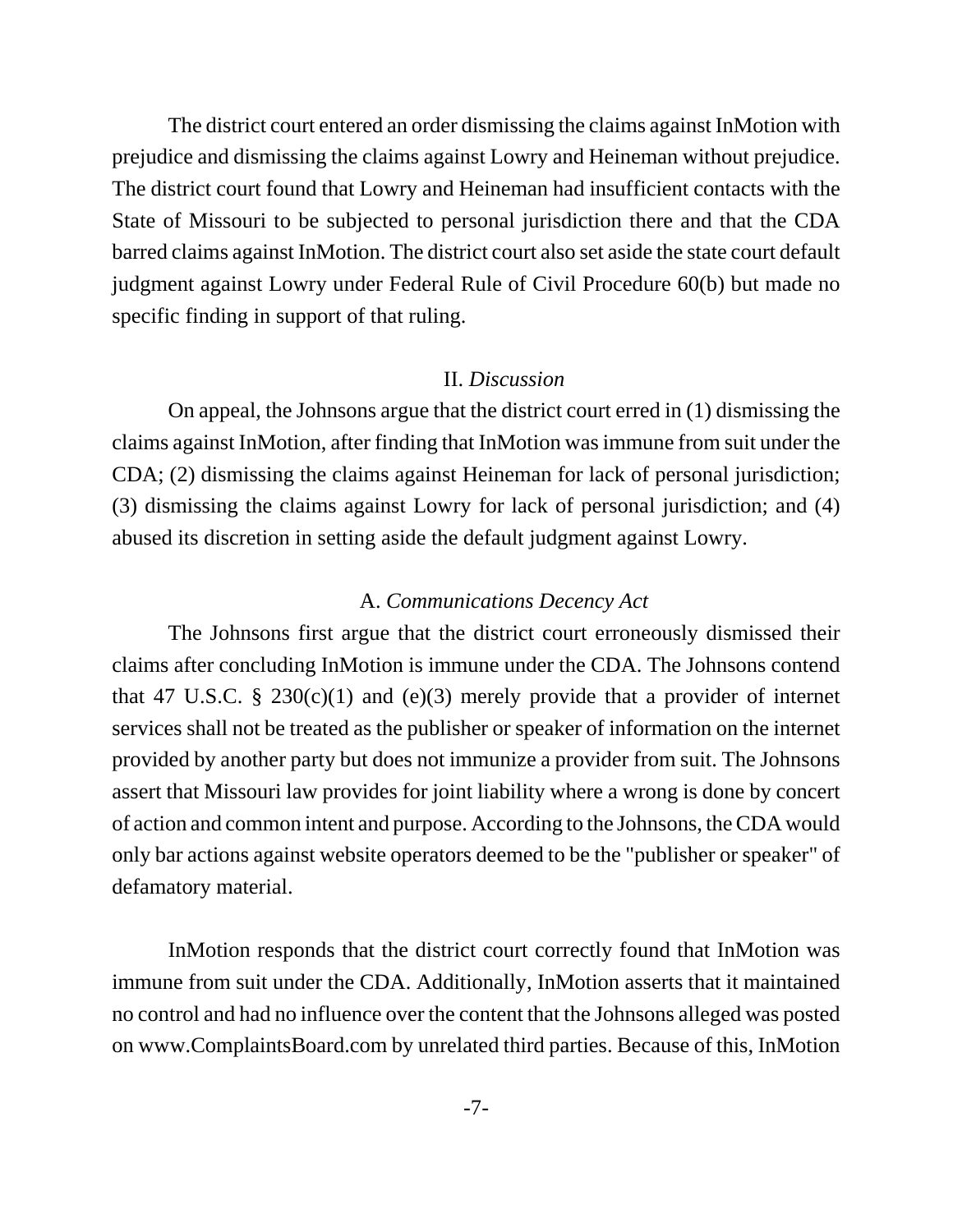maintains, it could not have "acted in concert" or "intentionally inflicted emotional distress" in a manner that caused any damage to the Johnsons.

This case presents an issue of first impression for this court, as we have not previously interpreted § 230(c). "Statutory interpretation is a question of law that we review de novo." *Minn. Supply Co. v. Raymond Corp.*, 472 F.3d 524, 537 (8th Cir. 2006). The CDA states that "[n]o provider or user of an interactive computer service shall be treated as the publisher or speaker of any information provided by another information content provider," 47 U.S.C.  $\S$  230(c)(1), and expressly preempts any state law to the contrary, *id*.  $\S 230(e)(3)$ .<sup>3</sup> The CDA defines an "information content provider" as "any person or entity that is responsible, in whole or in part, for the creation or development of information provided through the internet or any other interactive computer service." *Id*. at § 230(f)(3).

Read together, these provisions bar plaintiffs from holding ISPs legally responsible for information that third parties created and developed. *See Fair Hous. Council of San Fernando Valley v. Roommates.com, LLC*, 521 F.3d 1157, 1162–64 (9th Cir. 2008) (holding that CDA immunity did not apply to website that was designed to force subscribers to divulge protected characteristics, but that CDA immunity did apply to the "Additional Comments" section of the website where the information was created by third parties and not required by the website ISP). "Congress thus established a general rule that providers of interactive computer services are liable only for speech that is properly attributable to them." *Nemet Chevrolet, Ltd. v. Consumeraffairs.com, Inc.*, 591 F.3d 250, 254 (4th Cir. 2009).

 ${}^{3}$ Section 230(e)(3) states:

<sup>(3)</sup> State law—Nothing in this section shall be construed to prevent any State from enforcing any State law that is consistent with this section. No cause of action may be brought and no liability may be imposed under any State or local law that is inconsistent with this section.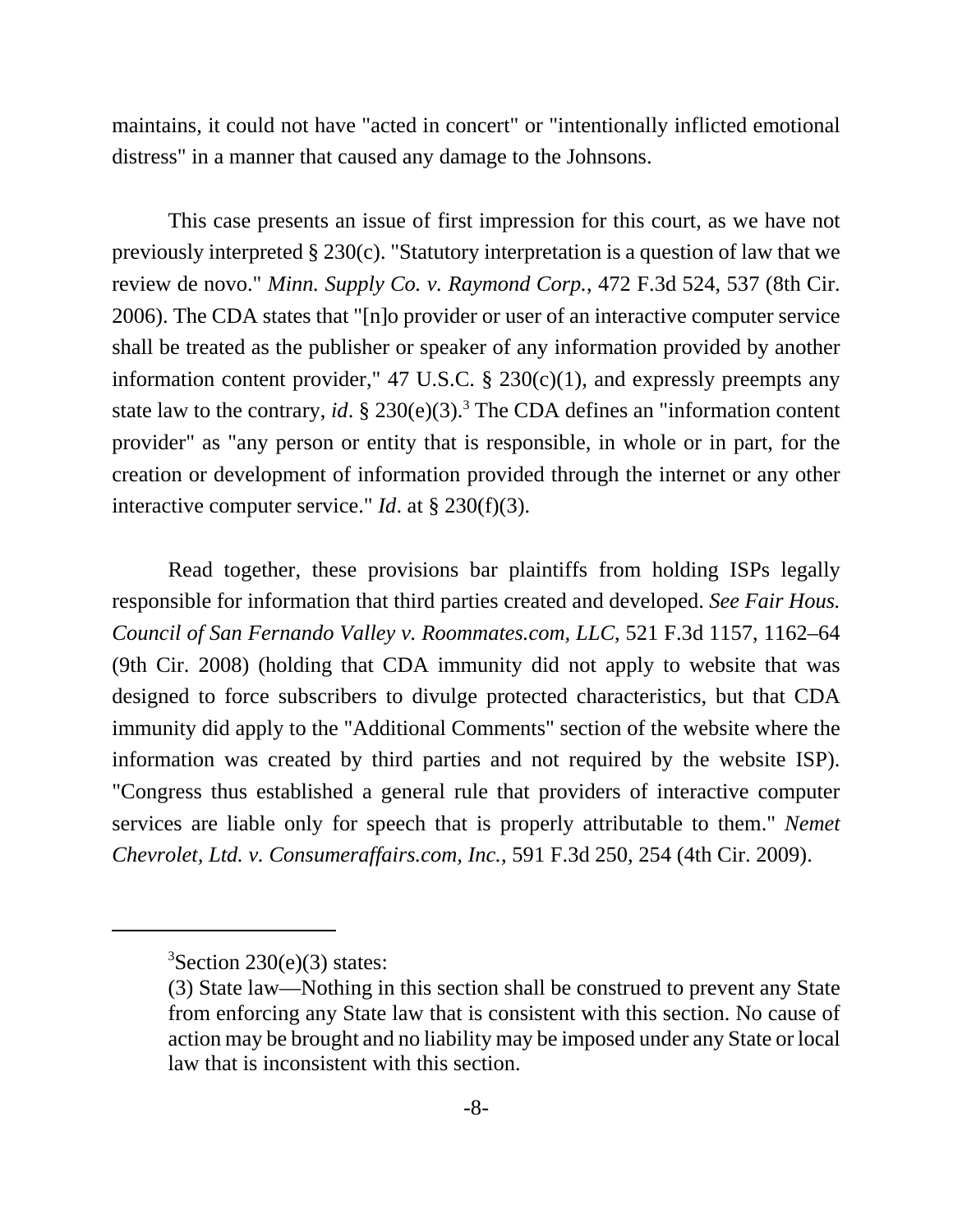"The majority of federal circuits have interpreted the CDA to establish broad 'federal immunity to any cause of action that would make service providers liable for information originating with a third-party user of the service.'" *Almeida v. Amazon.com, Inc.*, 456 F.3d 1316, 1321 (11th Cir. 2006) (quoting *Zeran v. Am. Online, Inc.*, 129 F.3d 327, 330 (4th Cir. 1997)). The district court, following majority circuit precedent, held that  $\S 230(c)(1)$  blocks civil liability when web hosts and other ISPs refrain from filtering or censoring the information that third parties created on their sites. *Green v. Am. Online*, 318 F.3d 465, 471 (3d Cir. 2003) (holding that under the CDA the defendant ISP is not liable for failing to monitor, screen, or delete allegedly defamatory content from its site).

It is undisputed that InMotion did not originate the material that the Johnsons deem damaging. In Motion is not a "publisher or speaker" as  $\S 230(c)(1)$  uses those terms, therefore, the district court held that InMotion cannot be liable under any state-law theory to the persons harmed by the allegedly defamatory material. Five circuit courts agree. *See Universal Commc'n Sys., Inc. v. Lycos, Inc.*, 478 F.3d 413, 419 (1st Cir. 2007) (affirming dismissal of a claim brought by a public-traded company against an internet message board operator for allegedly false and defamatory postings by pseudonymous posters); *Batzel v. Smith*, 333 F.3d 1018 1032–33 (9th Cir. 2003) (holding that even if operator of internet services could have reasonably concluded that the information was sent for internet publication, he was immunized from liability for the defamatory speech as a "provider or user of interactive computer services" under the CDA); *Green v. Am. Online*, 318 F.3d at 471; *Ben Ezra, Weinstein & Co. v. Am. Online, Inc.*, 206 F.3d 980, 986 (10th Cir. 2000) (finding that defendant ISP was immune to the defamation claim under the CDA when it made its own editorial decisions with respect to third-party information published on its website); *Zeran*, 129 F.3d at 332–34 (holding that the CDA barred claims against defendant ISP that allegedly delayed in removing defamatory messages posted by unidentified third party, refused to post retractions of those messages, and failed to screen for similar postings thereafter).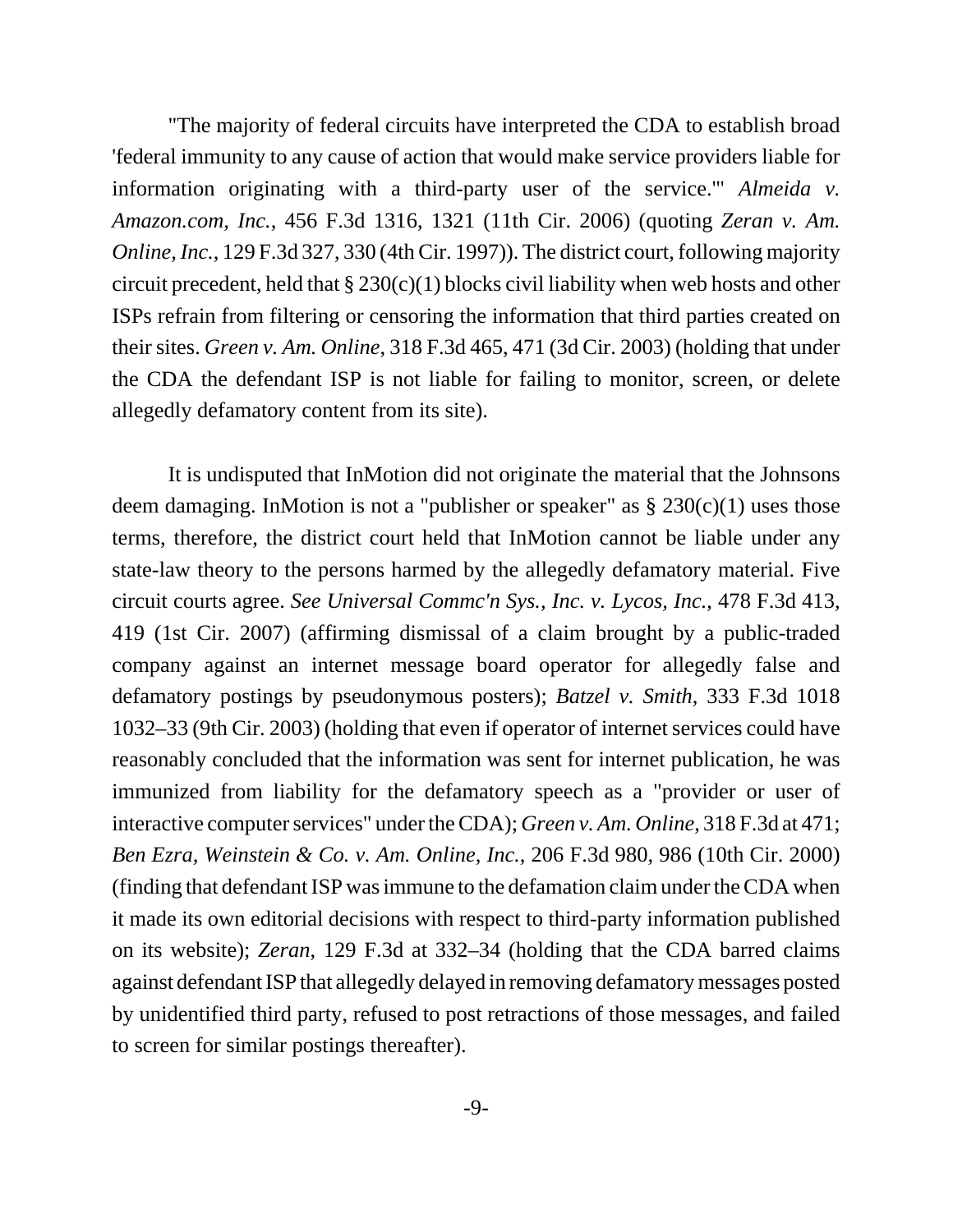District courts in this circuit have reached the same conclusion. *See, e.g.*, *PatentWizard, Inc. v. Kinko's, Inc.*, 163 F. Supp. 2d 1069, 1072 (D.S.D. 2001) (holding that "§ 230 of the Communication[s] Decency Act errs on the side of robust communication and prevents the plaintiffs from moving forward with their claims" that a company that allowed users to access the internet via its computers could be held liable for the actions of one of those users).

The Johnsons cite *Chicago Lawyers' Committee for Civil Rights Under Law, Inc. v. Craigslist, Inc.*, 519 F.3d 666 (7th Cir. 2008), for support. *Craigslist* held that "§ 230(c) as a whole cannot be understood as a general prohibition of civil liability for web-site operators and other online content hosts. . . ." *Id*. at 669. However, while the Seventh Circuit construes  $\S 230(c)(1)$  to permit liability for ISPs, it limited that liability to ISPs that intentionally designed their systems to facilitate illegal acts, such as stealing music. *Id*. at 670 (citing *Metro-Goldwyn-Mayer Studios Inc. v. Grokster, Ltd.*, 545 U.S. 913 (2005); *In re Aimster Copyright Litig.*, 334 F.3d 643 (7th Cir. 2003)). Specifically, *Craigslist* held that an ISP *could not* be held liable for allowing third parties to place ads in violation of the Fair Housing Act on its website if the ISP did not induce the third party to place discriminatory ads. *Id.* at 671–72.

The record contains no evidence that InMotion designed its website to be a portal for defamatory material or do anything to induce defamatory postings. We conclude that the CDA provides ISPs like InMotion with federal immunity against state tort defamation actions that would make service providers liable for information originating with third-party users of the service such as the other defendants in this case.

Therefore we decline the Johnsons' invitation to construe  $\S$  230(c)(1) as permitting liability against InMotion for material originating with a third party. *See Zeran*, 129 F.3d at 330 (stating that "§ 230 precludes courts from entertaining claims that would place a computer service provider in a publisher's role. Thus, lawsuits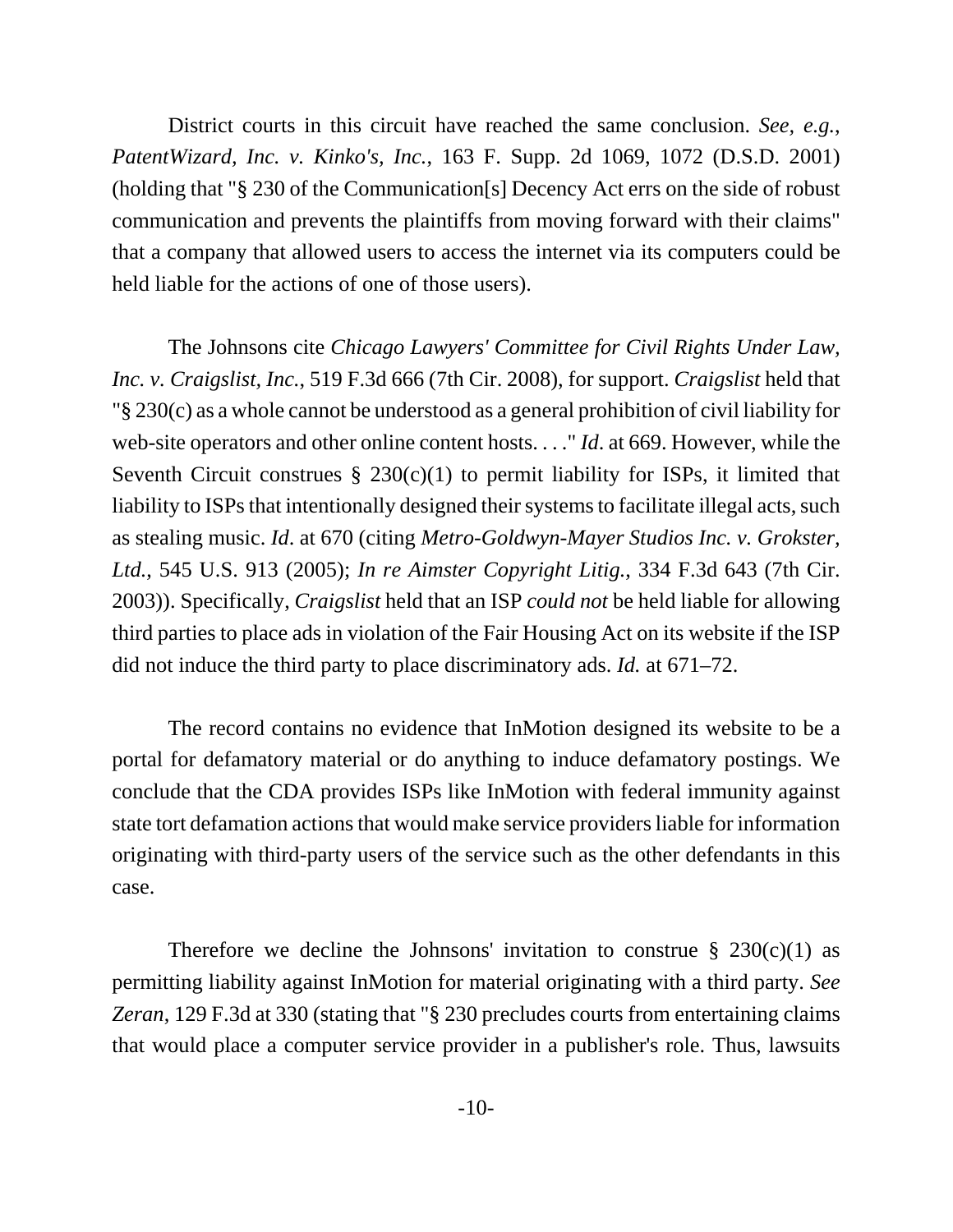seeking to hold a service provider liable for its exercise of a publisher's traditional editorial functions—such as deciding whether to publish, withdraw, postpone or alter content—are barred").

Because InMotion was merely an ISP host and not an information content provider, the Johnsons' claims against InMotion fail as a matter of law under  $\S 230(c)(1)$ , and the district court properly dismissed the claims.

# B. *Personal Jurisdiction* 1. *Kathleen Heineman*

The Johnsons next argue that the district court erred by dismissing the claims against Heineman for lack of personal jurisdiction. The Johnsons maintain that Heineman purposefully directed internet activities at Missouri citizens. The Johnsons also assert that the record establishes personal jurisdiction under the Missouri long arm statute.

Heineman responds that the Johnsons cannot challenge the district court's ruling because they waived any opposition by not filing a timely objection. In the alternative, Heineman argues that the district court correctly ruled it lacked personal jurisdiction over her. According to Heineman, the record does not reflect that she had systematic or continuous contacts with Missouri or, even if she did, that they were aimed or purposefully directed at Missouri.

First, as a threshold question, we address whether the Johnsons may challenge the district court's decision to grant Heineman's motion. Heineman contends that the Johnsons have waived any challenge to the district court's order dismissing her from the lawsuit because they failed to file a timely opposition to the motion to dismiss at the district court.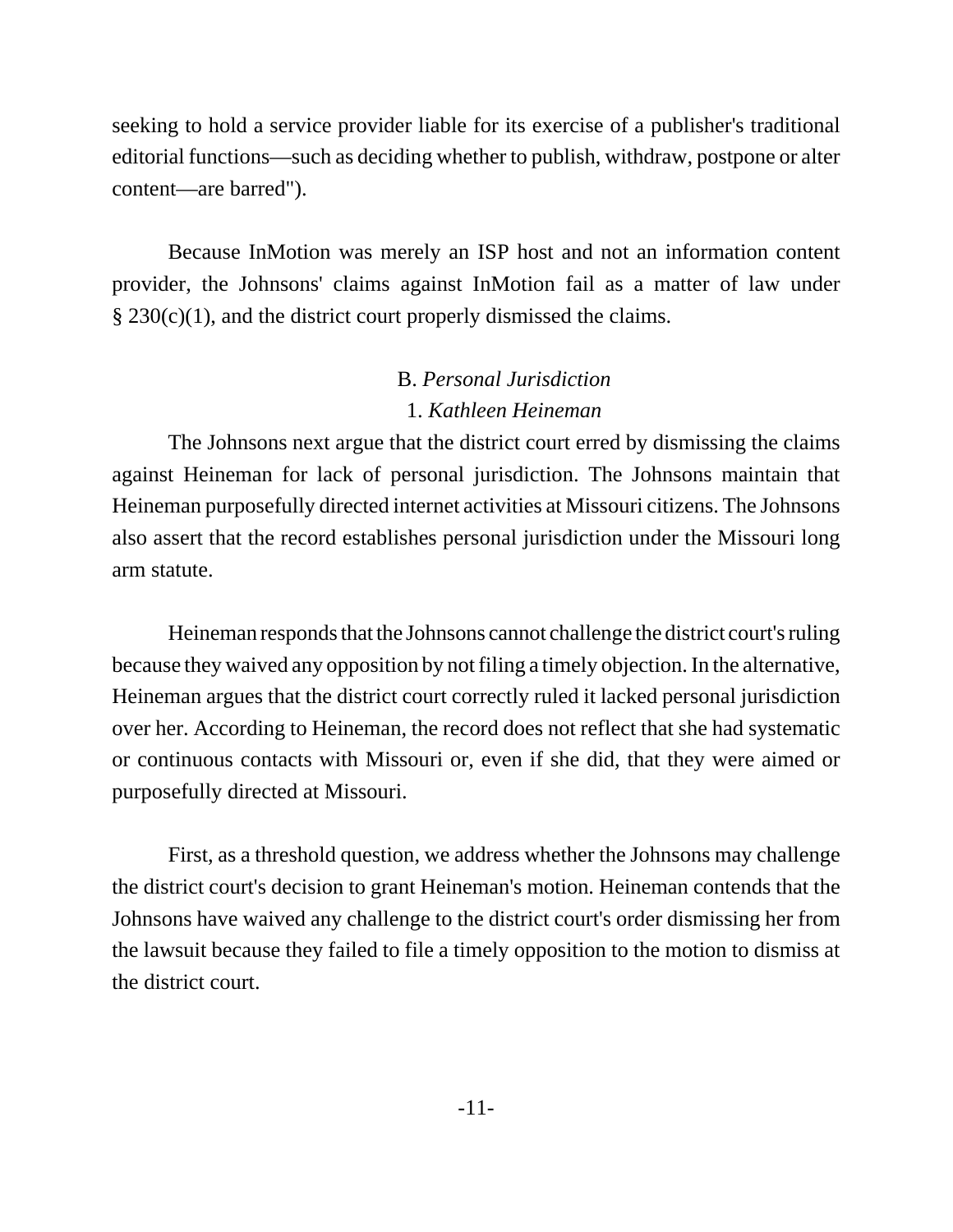Heineman filed a motion to dismiss all counts against her, and the Johnsons did not file a timely response. Instead, two weeks after their deadline passed, the Johnsons filed a motion for additional time. The Johnsons then filed a response to Heineman's motion before the district court ruled on the Johnsons' motion for additional time. An affidavit from Susan Johnson was attached with the response. The district court denied the Johnsons' motion for additional time and struck the response from the record. The district court subsequently granted Heineman's motion to dismiss, finding that the Johnsons did not respond in a timely manner, but nevertheless, "out of caution," the district court stated that it considered Susan Johnson's affidavit before ruling on Heineman's motion to dismiss.

"It is a well-established rule that issues not raised in the trial court cannot be considered by this court as a basis for reversal." *Edwards v. Hurtel*, 724 F.2d 689, 690 (8th Cir. 1984) (per curiam). "The primary purpose of the rule is promptly to inform the district judge of possible errors, and thus give the judge an opportunity to reconsider the ruling and make desired changes." *Id*. This rule is followed "in all but exceptional cases where the obvious result would be a plain miscarriage of justice or inconsistent with substantial justice." *Kelley v. Crunk*, 713 F.2d 426, 427 (8th Cir. 1983) (per curiam).

In *Shanklin v. Fitzgerald*, a plaintiff filed certain exhibits without properly authenticating the exhibits. 397 F.3d 596, 601 (8th Cir. 2005). The defendant made a motion to strike the exhibits, and the plaintiff did not oppose. *Id*. The district court granted the motion to strike, and on appeal the plaintiff contended that the district court erred in striking the motion. *Id*. We held that "[a]bsent exceptional circumstances, we cannot consider issues not raised in the district court." *Id*.

The Johnsons distinguish *Shanklin* by pointing out that the district court considered the affidavit from Susan Johnson in making a ruling on the motion to dismiss, while the *Shanklin* court did not review any documents. Also, the Johnsons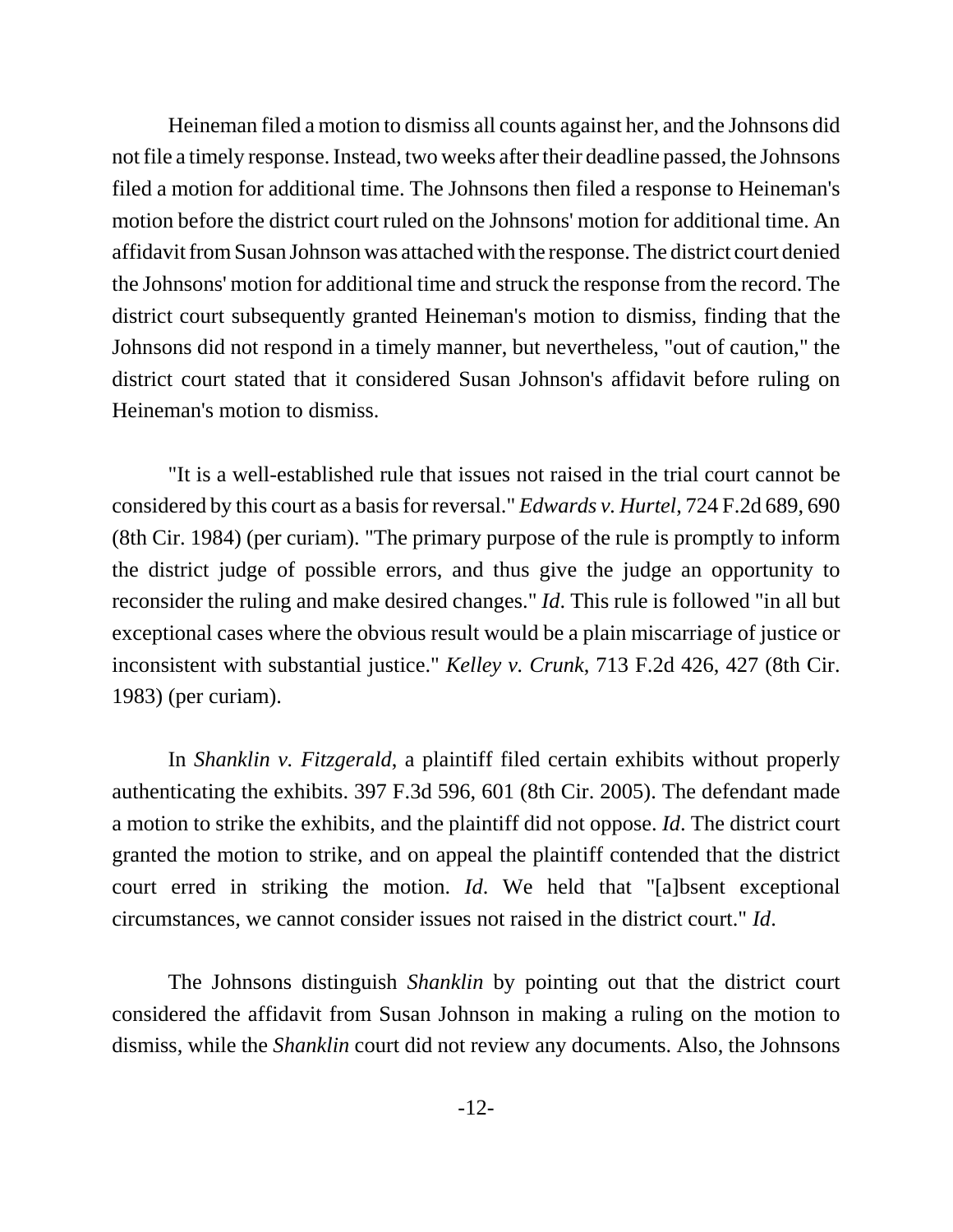did attempt to oppose the motion to dismiss, although in an untimely fashion. In *Shanklin* the plaintiff did not even attempt to file an out-of-time opposition. We find merit in this argument, because the district court acknowledged that it considered some opposition to the motion—Susan Johnson's affidavit—which the Johnsons clearly submitted for the purpose of opposing the motion to dismiss. Therefore, the trial court had an opportunity to "reconsider" the issue of whether to dismiss knowing that the Johnsons opposed dismissal. In fact, in the district court's order, it specifically stated that "out of caution, and because the Court must construe the jurisdictional facts in the light most favorable to the Johnsons, the Court has considered the affidavit of Sue Johnson . . . . " Therefore, we hold that the Johnsons sufficiently preserved their argument for appeal.

Grants of motions to dismiss for lack of personal jurisdiction under Federal Rule of Civil Procedure 12(b)(2) are reviewed de novo. *First Nat'l Bank of Lewisville, Ark. v. First Nat'l Bank of Clinton, Ky.*, 258 F.3d 727, 729 (8th Cir. 2001). "If the District Court does not hold a hearing and instead relies on pleadings and affidavits, then we must look at the facts in the light most favorable to the nonmoving party and resolve all factual conflicts in favor of that party." *Epps v. Stewart Info. Serv. Corp.*, 327 F.3d 642, 646–47 (8th Cir. 2003).

In Missouri, to obtain personal jurisdiction over a non-resident defendant, "the plaintiff must make a prima facie showing that (1) the cause of action arose out of an activity covered by Missouri's long-arm statute,  $\ldots$  and (2) the defendant had sufficient minimum contacts with Missouri to satisfy the requirements of due process."

*Berry v. Berry (In re Marriage of Berry)*, 155 S.W.3d 838, 840 (Mo. Ct. App. 2005) (quoting *Wray v. Wray*, 73 S.W.3d 646, 649 (Mo. Ct. App. 2002)). "The evidentiary showing required at the prima facie stage is minimal. . . . " *Willnerd v. First Nat'l Neb., Inc.*, 558 F.3d 770, 778 (8th Cir. 2009) (internal quotations and citation omitted).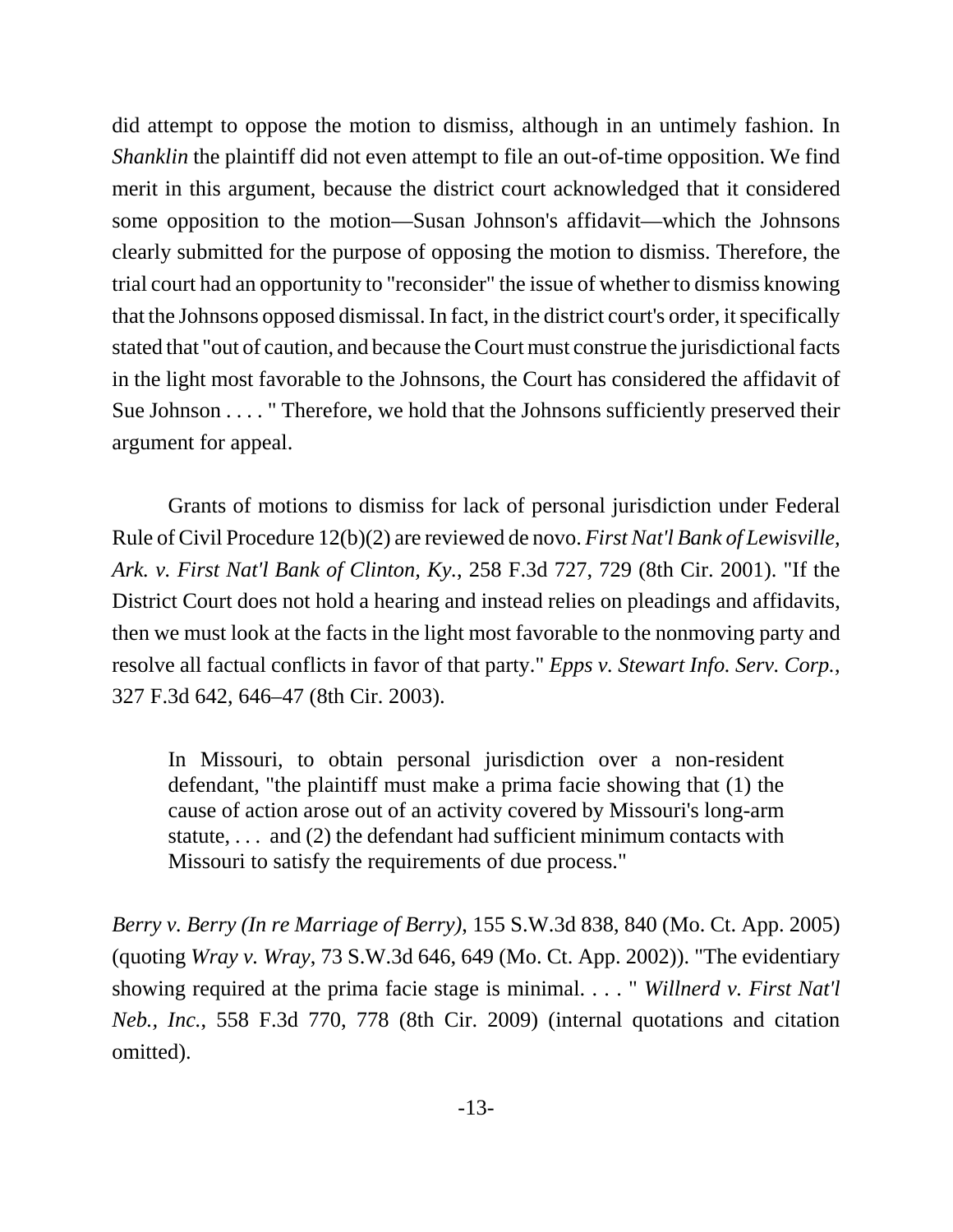Missouri's long-arm statute, Mo. Rev. Stat. § 506.500, confers jurisdiction to the extent allowed by the Due Process Clause.4 *State ex rel Deere and Co. v. Pinnell*, 454 S.W.2d 889, 892 (Mo. 1970). Under this standard, "[p]ersonal jurisdiction exists only if the contacts between the defendant and the forum state are sufficient to establish that the defendant has purposefully availed himself of the benefits and protections of the forum state." *Johnson v. Woodcock*, 444 F.3d 953, 955 (8th Cir. 2006). In *Aftanase v. Economy Baler Co.*, we set forth five factors courts must consider when determining whether there are sufficient minimum contacts to confer jurisdiction. 343 F.2d 187, 197 (8th Cir. 1965). These factors include: (1) the nature and quality of the contacts with the forum state; (2) the quantity of the contacts; (3) the relationship of the cause of action to the contacts; (4) the interest of Missouri in providing a forum for its residents; and (5) the convenience or inconvenience to the parties. *Id*. The first three factors are primary factors, and the remaining two factors are secondary factors. *Id*. The third factor distinguishes whether the jurisdiction is specific or general. *Digi-Tel Holdings, Inc. v. Proteq Telecomm., Ltd.*, 89 F.3d 519, 523 n.4 (8th Cir. 1996). We must look at all of the factors in the aggregate and examine the totality of the circumstances in making a personal-jurisdiction determination. *Northrup King Co. v. Compania Productora Semillas Algodoneras, S.A.*, 51 F.3d 1383, 1388 (8th Cir. 1995).

- (1) The transaction of any business within this state;
- (2) The making of any contract within this state;
- (3) The commission of a tortious act within this state. . . .

<sup>&</sup>lt;sup>4</sup>The statutes states, in relevant part:

<sup>1.</sup> Any person . . . whether or not a citizen or resident of this state . . . submits . . . to the jurisdiction of the courts of this state as to any cause of action arising from the doing of any such acts: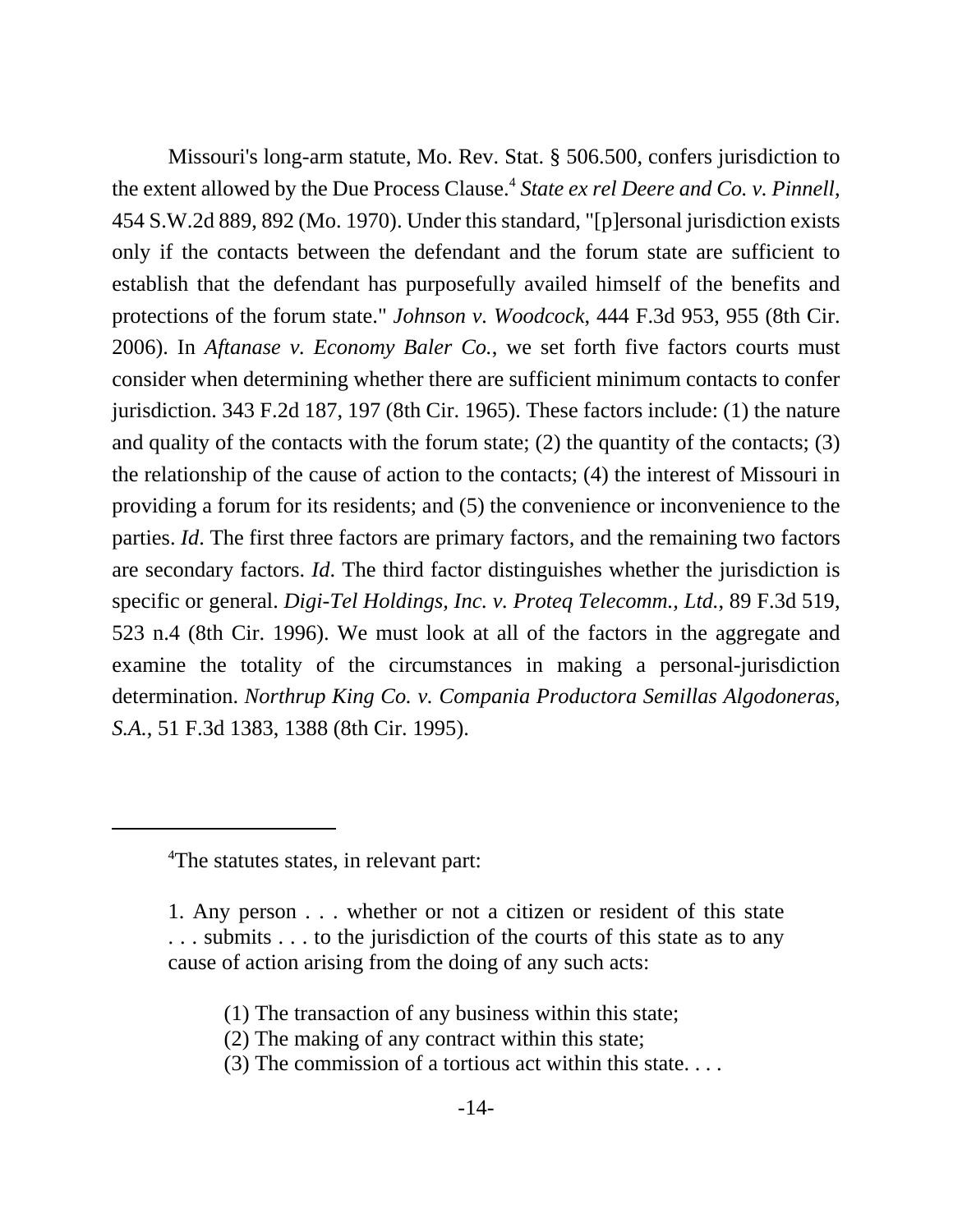The minimum contacts necessary for due process may be the basis for either "general" or "specific" jurisdiction. *Davis v. Baylor Univ.*, 976 S.W.2d 5, 12 (Mo. Ct. App. 1998). A court obtains general jurisdiction "against a defendant who has 'continuous and systematic' contacts with the forum state, even if the injuries at issue in the lawsuit did not arise out of the defendant's activities directed at the forum." *Dever v. Hentzen Coatings, Inc.*, 380 F.3d 1070, 1073 (8th Cir. 2004) (quoting *Helicopteros Nacionales de Colombia, S.A. v. Hall*, 466 U.S. 408, 415–16 (1984)). Specific jurisdiction over a defendant is exercised when a state asserts personal jurisdiction over a nonresident defendant that "'has purposefully directed [its] activities at [Missouri] residents'" in a suit that "'arises out of' or 'relates to' these activities." *Lakin v. Prudential Sec., Inc.*, 348 F.3d 704, 707 (8th Cir. 2003) (quoting *Burger King Corp. v. Rudzewicz*, 471 U.S. 462, 472 (1985)).

## a. *General Jurisdiction*

Heineman's contacts with the State of Missouri—which must be found to be "continuous and systematic" before general jurisdiction is conferred—may be summarized as follows: She purchased cats in Missouri for delivery to the Johnsons; personally delivered cats to the Johnsons in Missouri on two separate occasions; conducted her cat breeding and sale business with the Johnsons, using the Johnsons' website—operated from the Johnsons' location in Unionville, Missouri—for a period of about four years, which ended two years before this lawsuit was initiated; and engaged in numerous telephone conversations and email exchanges with the Johnsons during that four-year period.

Heineman is a citizen and resident of Colorado who sells cats and kittens throughout the United States, and advertises her business on the website www.BoutiqueKittens.com. The Johnsons and Heineman first made contact when Heineman purchased a cat from the Johnsons in late 2001 or early 2002. Around April 2002, they began a business relationship that lasted until March 2006. During this time, Heineman provided the Johnsons administrative assistance with their website,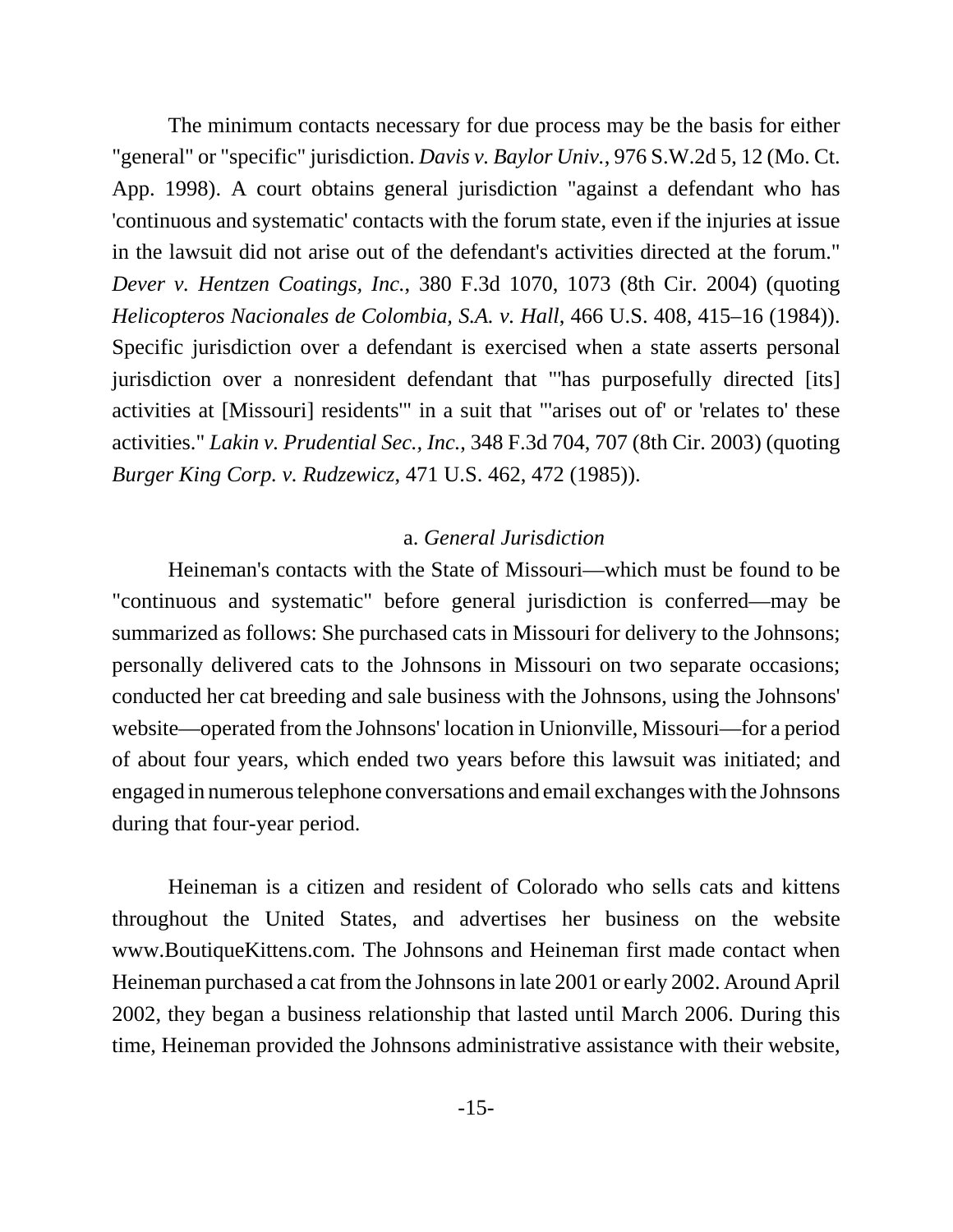www.CozyKittens.com. She also purchased advertising space for cats she sold from Colorado on the Johnsons' website, advertising approximately 50 cats thereon. Between 2002 and 2006, Heineman purchased about 16 cats for the Johnsons from breeders throughout the United States. These cats were generally shipped to Colorado, then eventually shipped to Missouri. Heineman never worked as an employee of the Johnsons.

Applying the *Aftanase* factors, *see Lakin*, 348 F.3d at 711, we do not find sufficient contacts between Heineman and Missouri to support general jurisdiction. Heineman did business almost exclusively from her Colorado home, except for infrequent trips to Missouri to deliver cats. *See Johnson*, 444 F.3d at 956–57 (holding that evidence that nonresident party collaborated with a resident and had a publishing relationship with another did not establish general jurisdiction); *see also Helicopteros*, 466 U.S. at 418 ("[W]e hold that mere purchases, even if occurring at regular intervals, are not enough to warrant a State's assertion of *in personam* jurisdiction over a nonresident [party] in a cause of action not related to those purchase transactions."). Heineman's contact with Missouri was neither continuous nor systematic.

With the Johnsons unable to establish that Heineman had continuous and systematic contacts with Missouri, we turn to the question of specific jurisdiction.

## b. *Specific Jurisdiction*

Specific jurisdiction is proper "only if the injury giving rise to the lawsuit occurred within or had some connection to the forum state, meaning that the defendant purposely directed its activities at the forum state and the claim arose out of or relates to those activities." *Steinbuch v. Cutler*, 518 F.3d 580, 586 (8th Cir. 2008) (citing *Burger King Corp.*, 471 U.S. at 472).

The Johnsons' primary support for specific jurisdiction are two sets of actions that Heineman allegedly undertook—posting defamatory statements on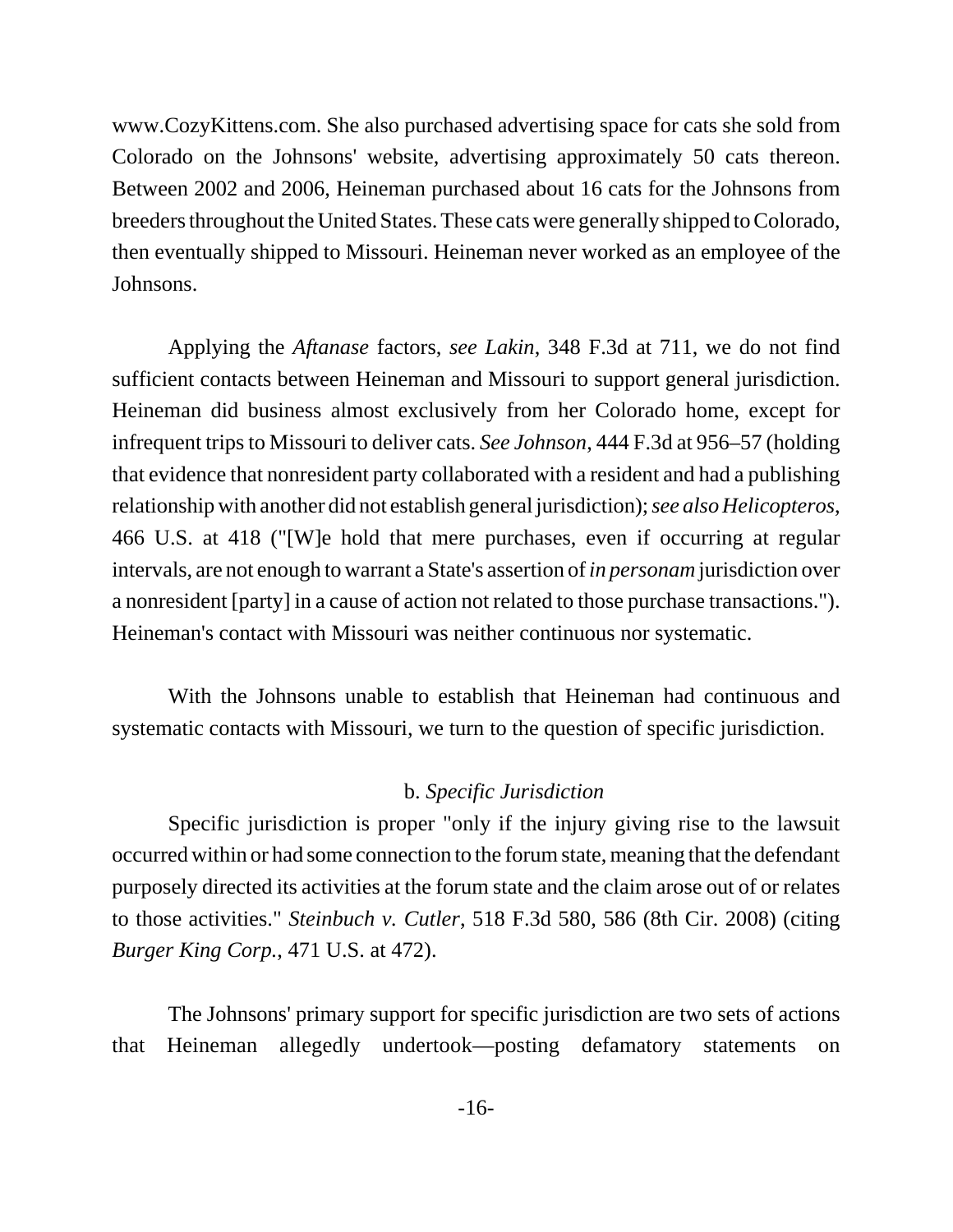www.ComplaintsBoard.com and using the trademark "Cozy Kittens" on the website www.BoutiqueKittens.com. The trademark claim will be discussed under a Lanham Act analysis. *See infra*. The question for both sets of actions is whether Heineman "purposefully directed" her internet activities at the State of Missouri.

When considering the sufficiency of internet contacts under a specific jurisdiction analysis, we have found the *Zippo* test instructive. *Lakin*, 348 F.3d at 710–11. In *Zippo Mfg. Co. v. Zippo Dot Com, Inc*., the court examined the issue of whether a website could provide sufficient contacts for specific personal jurisdiction. 952 F. Supp. 1119, 1124 (W.D. Pa. 1997). The court created a "sliding scale" to measure the likelihood of personal jurisdiction. *Id*. The scale runs from active contract formation and repeated transmission of computer files to mere posting of information on a website. *Id*. The www.ComplaintBoards.com site lands on the "mere posting" end of the scale. Although InMotion represents www.ComplaintsBoard.com as an "interactive" website, users may actually only post information. There is no interaction between users and a host computer; the site merely makes information available to other people. The website's accessibility in Missouri alone is insufficient to confer personal jurisdiction.

There are other ways the Johnsons can obtain specific jurisdiction, including employing the *Calder* effects test. *See Calder v. Jones*, 465 U.S. 783 (1984). "To sustain [their] argument, [the Johnsons] would have to show that [Heineman] knew that 'the brunt of the injury would be felt by [them] in the State in which [they] live [ ] and work[ ]' and intentionally targeted the forum state." *Steinbuch*, 518 F.3d at 586 (quoting *Calder*, 465 U.S. at 789–90).

The "effects" test, therefore, provides that

a defendant's tortious acts can serve as a source of personal jurisdiction only where the plaintiff makes a prima facie showing that the defendant's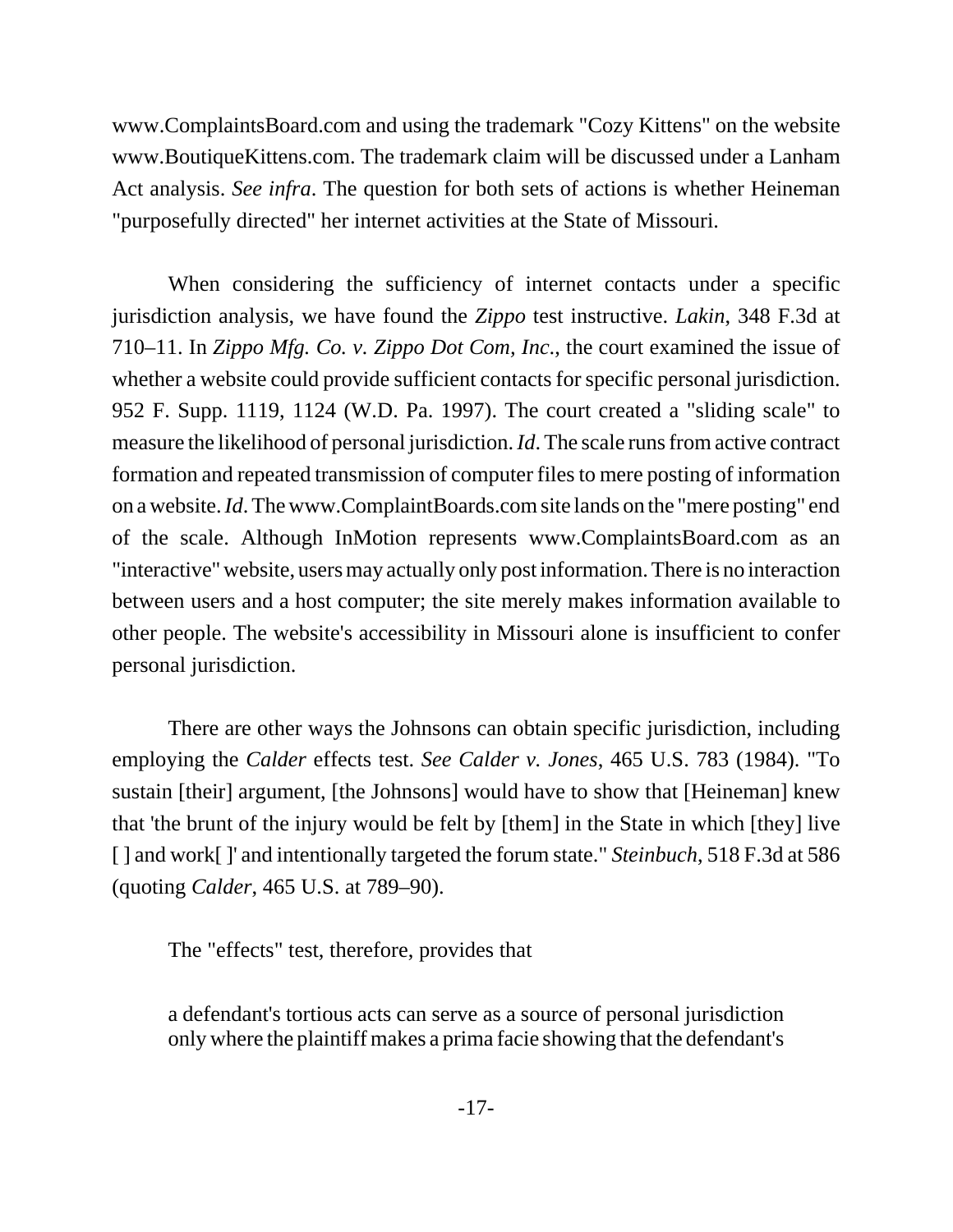acts (1) were intentional, (2) were uniquely or expressly aimed at the forum state, and (3) caused harm, the brunt of which was suffered—and which the defendant knew was likely to be suffered—[in the forum state].

*Lindgren v. GDT, LLC*, 312 F. Supp. 2d 1125, 1132 (S.D. Iowa 2004) (internal quotations and citation omitted). We have stated that this test "allows the assertion of personal jurisdiction over non-resident defendants whose acts are performed for the very purpose of having their consequences felt in the forum state." *Dakota Indus., Inc. v. Dakota Sportswear, Inc.*, 946 F.2d 1384, 1390–91 (8th Cir. 1991) (internal quotations and citation omitted). Heineman's alleged acts were not so performed.

The Johnsons allege that Heineman stated on www.ComplaintBoards.com that "Sue Johnson and Cozy Kittens operated from Unionville, Missouri, where they killed cats, sold infected cats and kittens, brutally killed and tortured unwanted cats and operated a 'kitten mill' in Unionville, Missouri." Although we accept this allegation as true,<sup>5</sup> alone, it fails to show that Heineman uniquely or expressly aimed her statements at Missouri. The statements were aimed at the Johnsons; the inclusion of "Missouri" in the posting was incidental and not "performed for the very purpose of having their consequences" felt in Missouri. There is no evidence that the www.ComplaintsBoard.com website specifically targets Missouri, or that the content of Heineman's alleged postings specifically targeted Missouri.

Additionally, even if the effect of Heineman's alleged statement was felt in Missouri, we have used the *Calder* test merely as an additional factor to consider when evaluating a defendant's relevant contacts with the forum state. In *Dakota*, we

<sup>&</sup>lt;sup>5</sup>There is no copy of any post from Heineman, defamatory or otherwise, in the record, although at this summary judgment stage we construe the evidence in the light most favorable to the Johnsons. *Semple v. Federal Exp. Corp.*, 566 F.3d 788, 791 (8th Cir. 2009).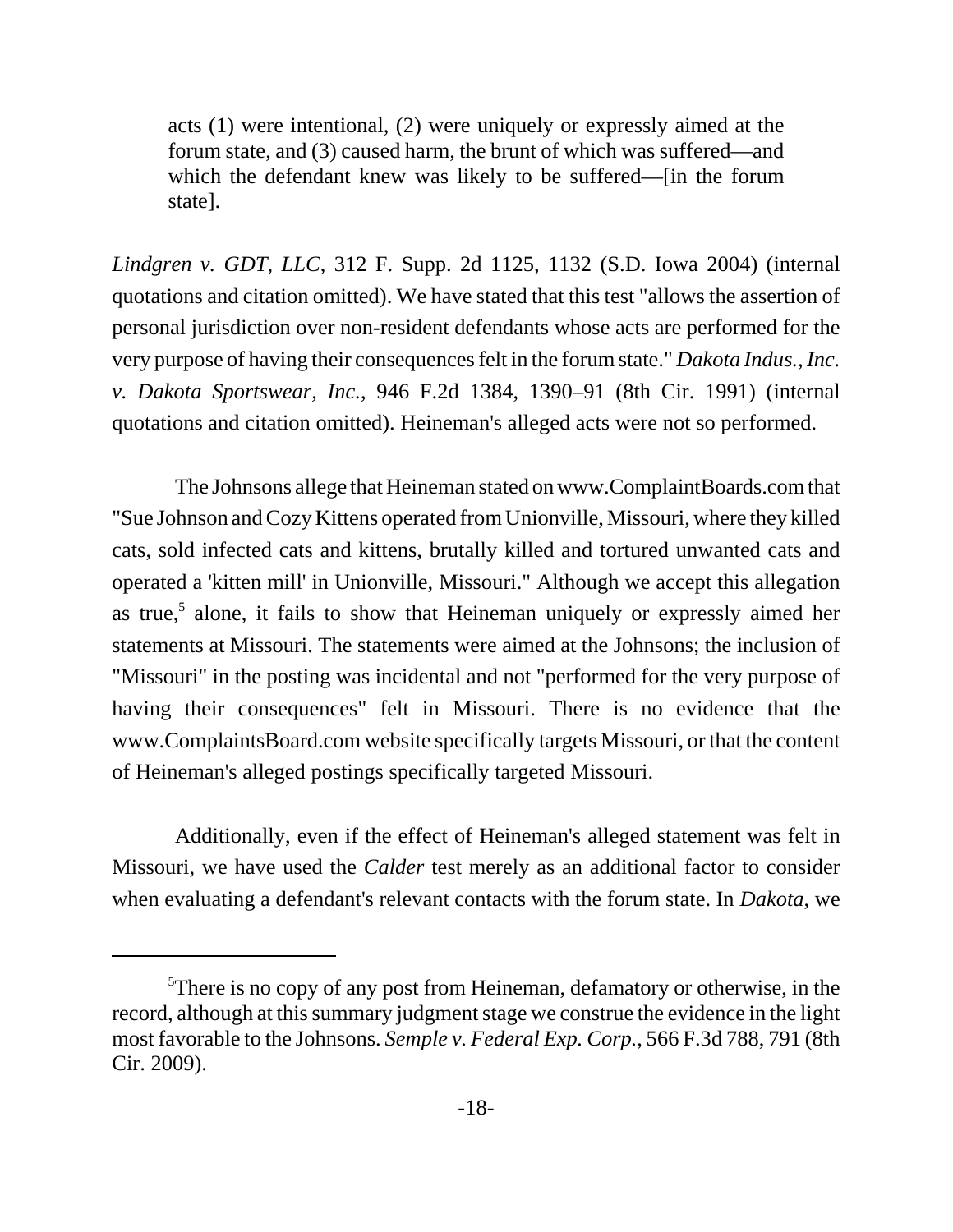declined to grant personal jurisdiction solely on the basis of forum state effects from an intentional tort. *Id*. at 1391 ("In relying on *Calder*, we do not abandon the five-part [*Aftanase*] test . . . . We simply note that *Calder* requires the consideration of additional factors when an intentional tort is alleged."). We therefore construe the *Calder* effects test narrowly, and hold that, absent additional contacts, mere effects in the forum state are insufficient to confer personal jurisdiction. *See Hicklin Eng'g, Inc. v. Aidco, Inc.*, 959 F.2d 738, 739 (8th Cir. 1992) (per curiam). As explained, *supra*, there are no additional contacts between Heineman and Missouri to justify conferring personal jurisdiction.

Posting on the internet from Colorado an allegedly defamatory statement including the name "Missouri" in its factual assertion does not create the type of substantial connection between Heineman and Missouri necessary to confer specific personal jurisdiction.

# c. *Lanham Act Claims*

The Johnsons also challenge the district court's denial of jurisdiction for the Johnsons' Lanham Act claim. The Johnsons allege that Heineman violated the Lanham Act, 15 U.S.C. § 1051 et seq.,<sup>6</sup> by using the words "Cozy Kittens and Cuddly Cats" to advertise her cat breeding business on www.BoutiqueKittens.com. As noted, Heineman denies ownership of this website, but for purposes of our review of a dismissed count, we assume that Heineman owns the site in question.

Here, we do not decide the viability of the Johnsons' Lanham Act claim on the merits, only whether the district court had jurisdiction to decide the claim. The

<sup>6</sup> The Lanham Act governs the use of federal trademarks. *Davis v. Walt Disney Co.*, 430 F.3d 901, 903 (8th Cir. 2005) ("The Lanham Act prohibits the use of a mark in connection with goods or services in a manner that is likely to cause confusion as to the source or sponsorship of the goods or services.")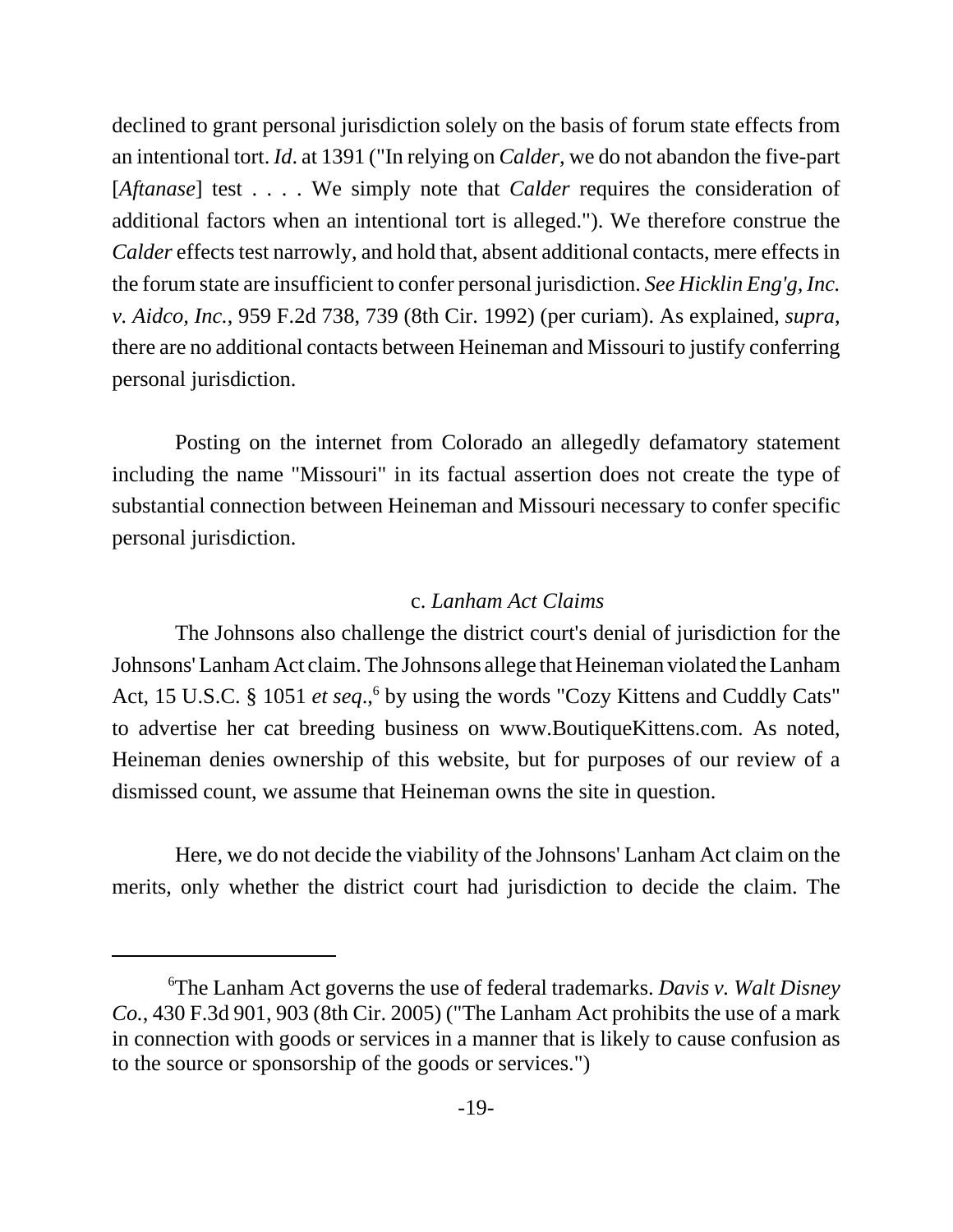Missouri long-arm statute confers jurisdiction to Missouri courts for torts committed *within* Missouri*. See* Mo. Rev. Stat. § 506.500.

Infringing upon a trademark, as a tort, may be grounds for personal jurisdiction under Missouri's long-arm statute. *Uncle Sam's Safari Outfitters, Inc. v. Uncle Sam's Army Navy Outfitters-Manhattan, Inc.*, 96 F. Supp. 2d 919, 921 (E.D. Mo. 2000). However, the same "minimum contacts" analysis applies to determine if the allegedly tortious act was committed within Missouri. *Id*. Heineman, as discussed, does not have sufficient contacts to grant general personal jurisdiction. The Johnsons argue that Heineman sells cats and kittens throughout the United States, including in the State of Missouri via advertising on www.BoutiqueKittens.com, thus creating specific personal jurisdiction. However, under *Zippo*, whether specific personal jurisdiction could be conferred on the basis of an interactive website depends not just on the nature of the website but also on evidence that individuals in the forum state accessed the website in doing business with the defendant. *Zippo*, 952 F. Supp. at 1125–26. Although www.BoutiqueKittens.com may be characterized as interactive, there is no evidence in the record that Heineman engaged in any transaction or exchange of information with a Missouri resident via www.BoutiqueKittens.com, or that a Missouri resident ever accessed the website. We decline to confer personal jurisdiction based on only the possibility that a Missouri resident had contact with Heineman through www.BoutiqueKittens.com.

Similarly, the Johnsons have failed to prove that www.BoutiqueKittens.com is uniquely or expressly aimed at Missouri; thus *Calder* provides no support for their Lanham Act claim. For these reasons, as well as the reasons stated *supra*, Part II.B.1, we hold that Heineman does not have sufficient minimum contacts with Missouri and affirm the district court's decision to dismiss the Lanham Act claims against Heineman for lack of personal jurisdiction.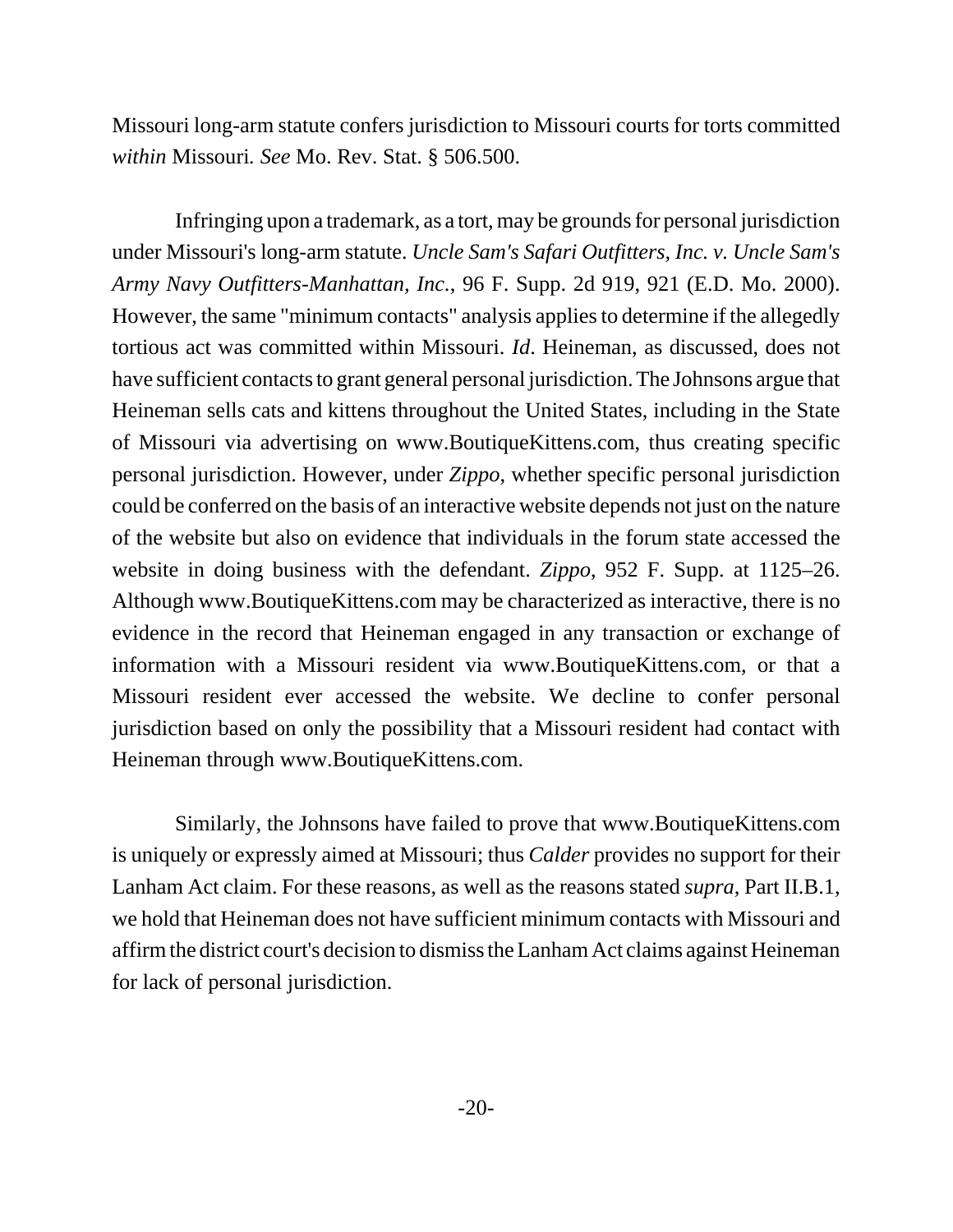Because we find there was no personal jurisdiction, we do not reach Heineman's other issues related to service and venue.

# 2. *Melanie Lowry* a. *Personal Jurisdiction*

The Johnsons also contend that the district court erred by dismissing their claims against Melanie Lowry for lack of personal jurisdiction because the web activities of Lowry were purposefully directed at the citizens of the State of Missouri. We address this issue with an analysis similar to the one completed above for Heineman.

 The only evidence in the record relating to Lowry is an affidavit she attached to her motion to dismiss. In it, Lowry claimed that she has never been to Missouri, does not own any property in Missouri, does not have any bank accounts or telephone listings in Missouri, has never paid taxes in Missouri nor insured a risk in Missouri, and has never knowingly, regularly or continuously transacted business in the State of Missouri. Her affidavit also states that she has never done business with the Johnsons, does not know them, and has only spoken to Susan Johnson one time on the telephone—a call that Johnson initiated. The evidence supporting systematic and continuous contacts between Lowry and Missouri is thus even weaker than that for Heineman. Again applying the *Aftanase* factors we hold that the district court did not have general jurisdiction over Lowry.

The court also did not have specific jurisdiction over Lowry. Lowry's alleged activities related to www.ComplaintsBoard.com are similar to Heineman's, except that Lowry did not include any statement related to or mentioning the State of Missouri. No statement of any kind by Lowry was purposefully directed at Missouri. We affirm the district court's decision to dismiss the Johnsons' claims against Lowry for lack of personal jurisdiction.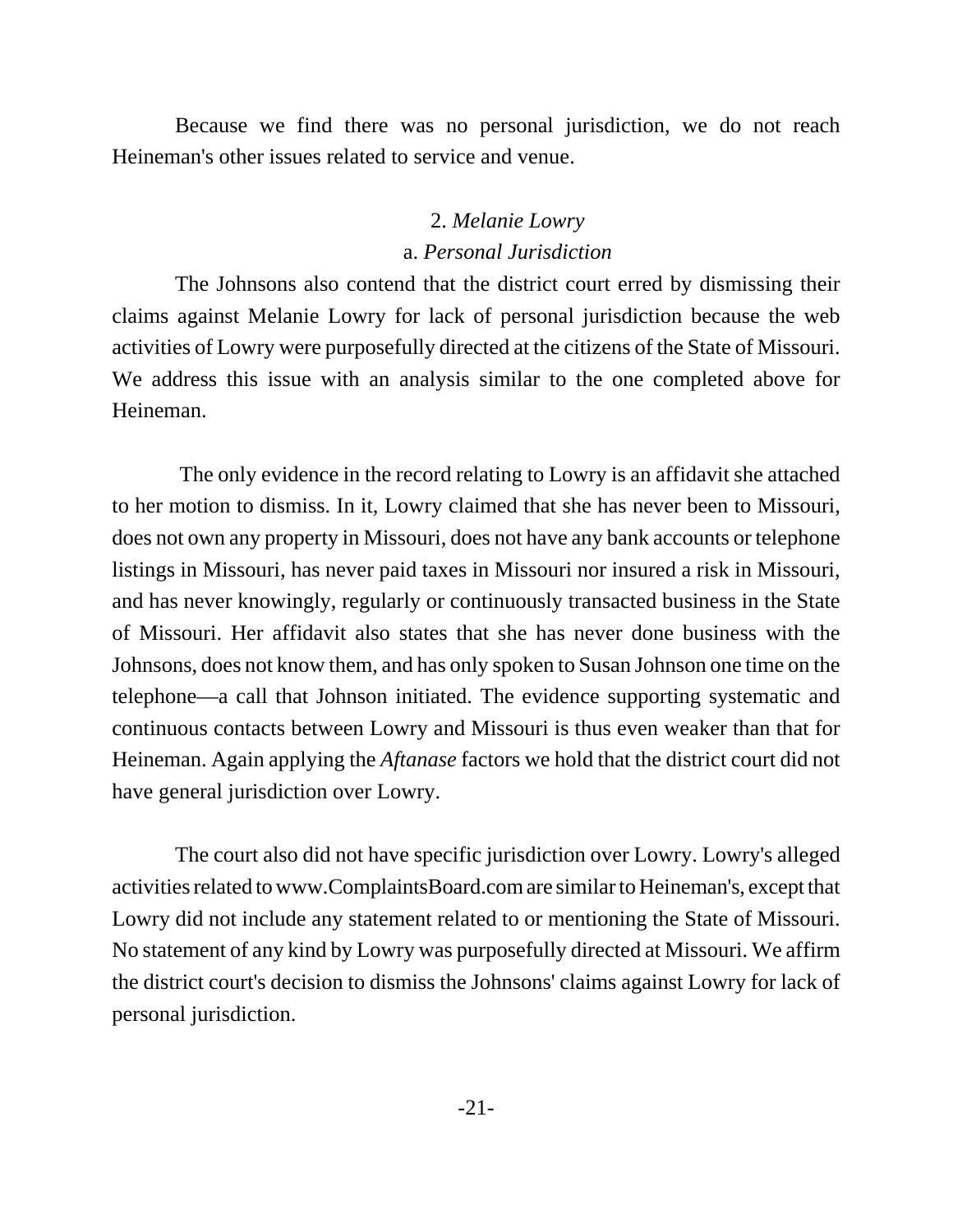# b. *Default Judgment*

Finally, the Johnsons argue that the district court abused its discretion or erred by vacating the Missouri state court default judgment against Lowry under Federal Rule of Civil Procedure 60(b). The Johnsons specifically challenge the district court's lack of a showing of good cause.

The district court, "for good cause shown," "set aside" the default judgment against Lowry as part of its order granting Lowry's motion to dismiss for lack of personal jurisdiction. Thus, while no findings were made or specific reasons given for setting aside the judgment, it is reasonable to surmise that the district court set aside the default judgment as void because the district court found that Missouri courts lacked personal jurisdiction over Lowry.

The default judgment was filed on September 22, 2008, and Lowry filed a motion to set aside the judgment on November 12, 2008. Lowry did not reference a rule of civil procedure in her motion, but Lowry is a pro se litigant and therefore we construe her pleadings broadly. *See Smith v. Hundley*, 190 F.3d 852, 855 n.7 (8th Cir. 1999) (holding that pro se pleadings are afforded a liberal construction). Because Lowry specifically stated that "this is my motion to set aside the default judgment" and in the same motion argued that the court did not have personal jurisdiction, we will view her motion as a Rule 60(b)(4) motion. *See Baldwin v. Credit Based Asset Servicing and Securitization*, 516 F.3d 734, 737 (8th Cir. 2008) (characterizing a pro se motion that did not specify a particular rule of civil procedure as a Rule 60(b)(4) motion because the motion stated that the court did not have personal jurisdiction).

"The court may set aside an entry of default for good cause, and it may set aside a default judgment under Rule 60(b)." Fed. R. Civ. P. 55(c). Rule 60(b)(4) provides in relevant part that "the court may relieve a party . . . from a final judgment [if] ... the judgment is void[.]" Fed. R. Civ. P.  $60(b)(4)$ . "A judgment is void if the rendering court lacked jurisdiction or acted in a manner inconsistent with due